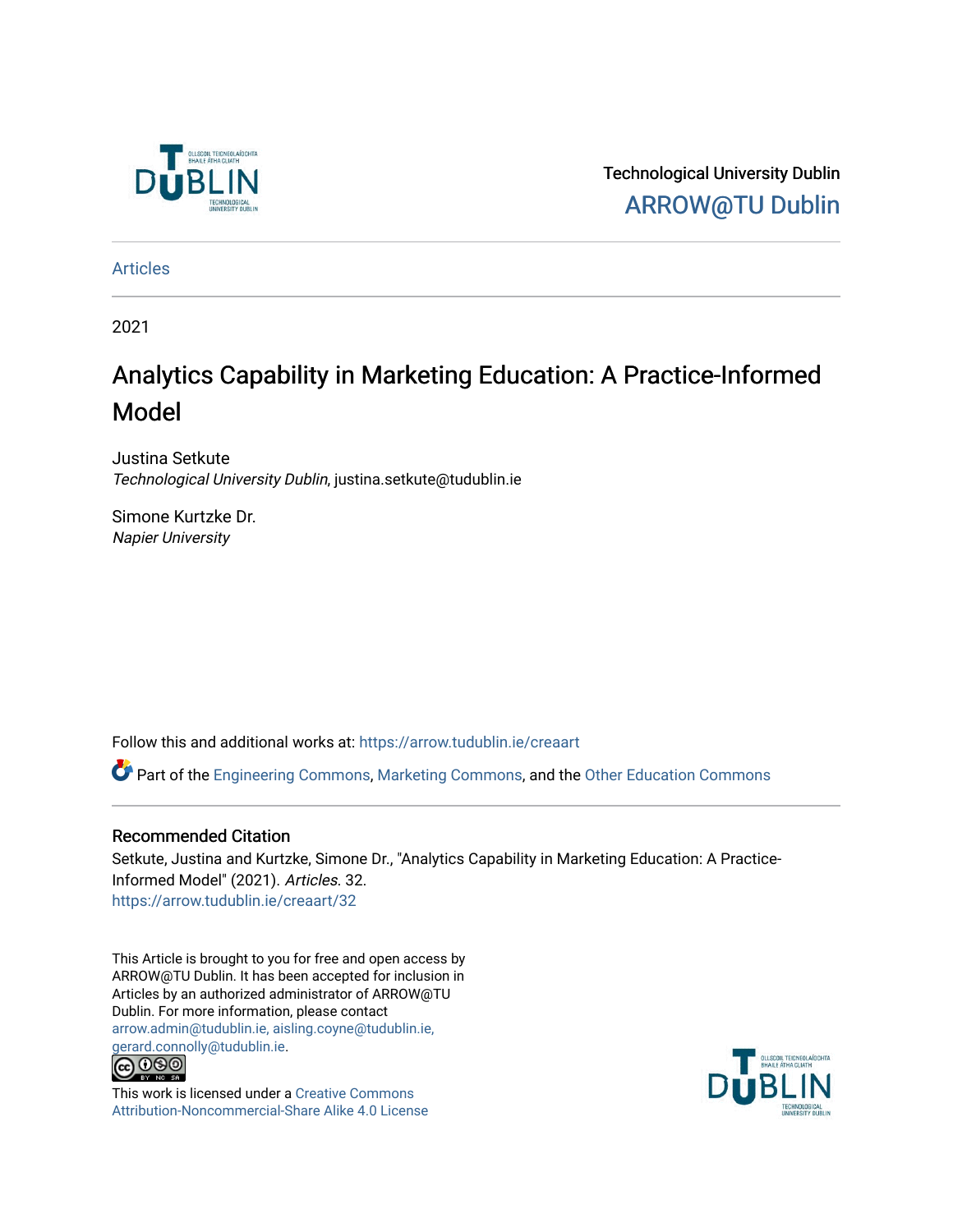## **Analytics Capability in Marketing Education: A Practice-Informed Model**

### **Simone Kurtzke<sup>1</sup> and Justina Setkute<sup>2</sup>**

#### **Abstract**

Journal of Marketing Education 2021, Vol. 43(3) 298–316 © The Author(s) 2021  $\circledcirc$  0  $\circledcirc$ 

DOI: 10.1177/02734753211042404 Article reuse guidelines: [sagepub.com/journals-permissions](https://us.sagepub.com/en-us/journals-permissions) [journals.sagepub.com/home/jmd](https://journals.sagepub.com/home/jmd)



As marketing continues to be transformed by technology and the explosion of big data, academic research has identified a significant need for analytics skills in marketing education. However, it is unclear whether current curriculum approaches to marketing analytics equip students with the skills employers need and prepare them effectively for data-driven marketing roles. This study identifies the knowledge and skills marketing graduates require for analytics practice to bridge the theorypractice gap and increase students' employability. Our research reveals that a blend of knowledge, soft and technical skills is needed, and that the ability to communicate insights from data to stakeholders is critical. We offer a practice-informed model which demonstrates that conceptual knowledge, technical skills, tools skills and soft skills are required to develop holistic analytics capability for marketing practice. Actionable takeaways for how educators can embed holistic analytics teaching in marketing education are also provided.

#### **Keywords**

marketing education, data analysis skills, digital marketing analytics, analytics education, marketing practice, business schools, theory-practice gap

The growth of digital technologies in the 21st century has had a profound impact on the volume, velocity and variety of data available to organizations for marketing decision making (Langan et al., 2019; Nunan & Di Domenico, 2019). Data-driven marketing has emerged as a critical issue, particularly in the context of new types of customer data emerging from digital media and online consumer information exchanges (Langan et al., 2019; Walker & Moran, 2019; Wymbs, 2016). The challenge for organizations operating in the digital economy is how to make sense of this overwhelming amount of data and transform it into actionable insights to improve marketing performance (Finch et al., 2013; Liu & Burns, 2018; Mintu-Wimsatt & Lozada, 2018). As a consequence, the demand for data skills has grown significantly, with the skills gap in contemporary marketing primarily driven by analytics, digital marketing and marketing technology (Cowley et al., 2021; General Assembly, 2020; Institute of Data & Marketing, 2019; Spiller & Tuten, 2019).

Universities are increasingly expected to address skills gaps within industry, and prepare its students for employment (Schlee & Karns, 2017; Ye et al., 2017). Within the marketing discipline, the ability of higher education to equip graduates with the right skills continues to be questioned (Harrigan & Hulbert, 2011; Langan et al., 2019; McArthur et al., 2017). Industry's shift to data-driven marketing has seen a proliferation of new courses on analytics, and researchers generally agree that it should be taught as part of the marketing curriculum (LeClair, 2018; Liu & Burns, 2018). There

is less consensus of what exactly analytics in marketing entails and whether business schools' current approach meets the requirements of the marketplace (Langan et al., 2019; LeClair, 2018; Nunan & Di Domenico, 2019).

Against this backdrop, our study seeks to explore the knowledge and skills marketing graduates require for analytics practice, in order to bridge the theory-practice gap between marketing education and industry needs and increase students' employability. It extends previous research that has taken a practice-informed approach to marketing education (Finch et al., 2013; Harrigan & Hulbert, 2011), while contributing to recent debates about the role of business schools in developing work-ready graduates (Rohm et al., 2021). This study also provides recommendations to marketing educators on how to effectively integrate analytics teaching into their curriculum.

This article first examines the theory-practice gap in marketing education before defining its use of capability for the purpose of this study. It then provides key definitions of analytics in marketing theory and sets out the scope of this research, before reviewing how the subject has been embedded in

#### **Corresponding Author:**

Simone Kurtzke, Business School, Edinburgh Napier University, 219 Colinton Road, Edinburgh EH14 1DJ, UK. Email: [s.kurtzke@napier.ac.uk](mailto:s.kurtzke@napier.ac.uk)

<sup>1</sup> Edinburgh Napier University, Edinburgh, UK <sup>2</sup>Technological University Dublin, Dublin, Ireland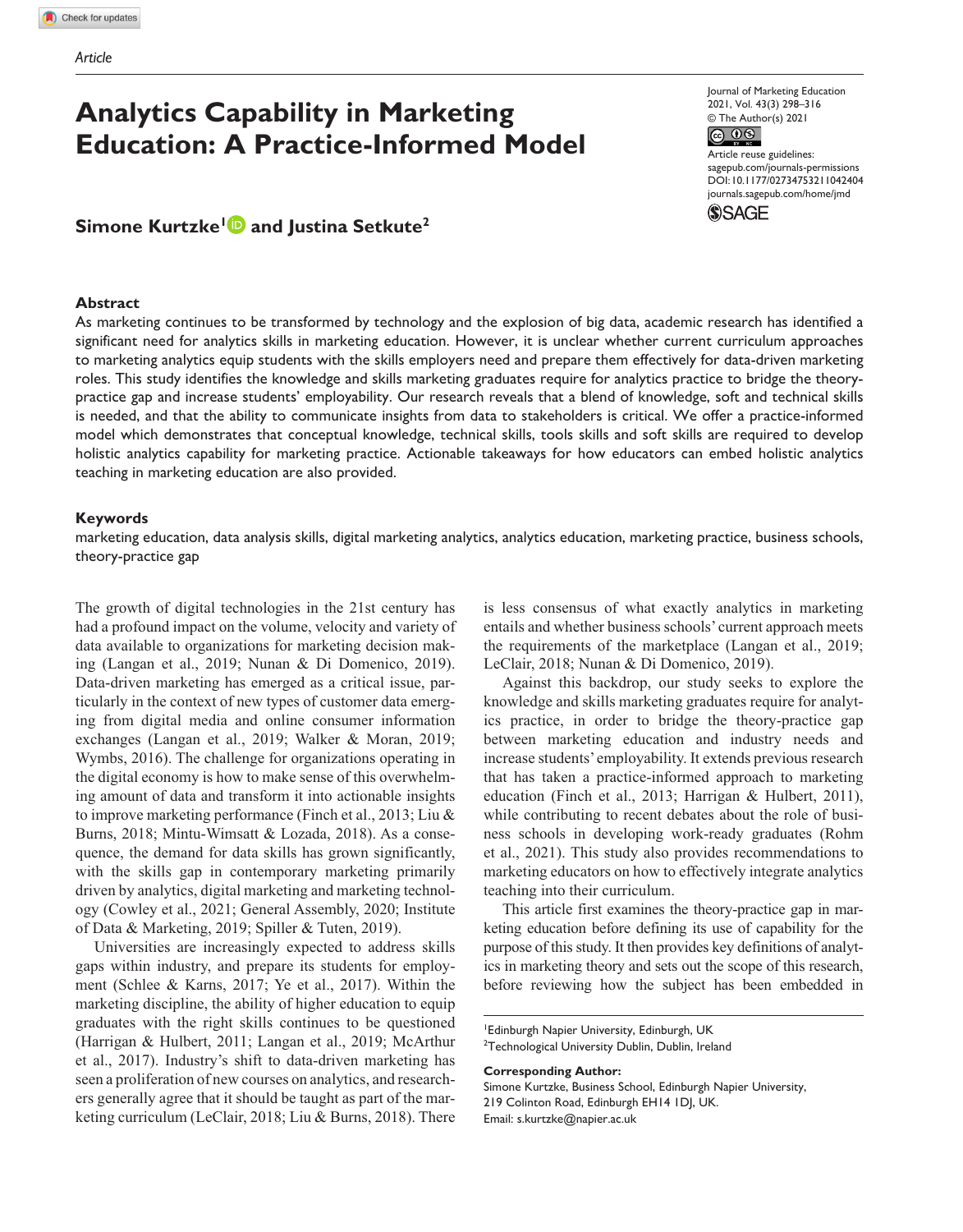marketing education. Our article then identifies, through a directed content analysis of studies that examine practitioners' views, the proficiencies marketing graduates should develop to succeed in contemporary analytics practice. Findings are discussed and organized into a practice-informed model highlighting the most valuable knowledge and skills for digital marketing analytics capability. Wider implications and tensions of a shift to a practice-informed approach to marketing education are subsequently summarized.

### **Literature Review**

#### *The Theory-Practice Gap in Marketing Education*

There is an increasing consensus that marketing practitioners are important stakeholders in marketing education, and that a major role for universities is to equip graduates with the right knowledge and skills for employment (Rhew et al., 2019; Ye et al., 2017). The divide between what is taught in the curriculum and marketplace requirements has long been observed in the literature (Duffy & Ney, 2015; McArthur et al., 2017), with some calling for a shift toward a pracademic paradigm where practice and skill development is prioritized over theories (McNatt et al., 2010). Scholars agree that conceptual knowledge, which involves understanding the key concepts and theories of a subject, is less relevant in practice, particularly in entry-level marketing roles where technical and soft skills are a priority for employers (Schlee & Harich, 2010; Schlee & Karns, 2017; Staton, 2016).

The theory-practice gap has been further exacerbated by the advent of digital technology, particularly in the areas of marketing research (Nunan & Di Domenico, 2019; Vriens et al., 2019) and marketing communications (Batra & Keller, 2016; Kerr & Kelly, 2017; Maddox et al., 2018). Digital skills are now required in most jobs, with digital marketing and analytics as key growth sectors lacking qualified candidates (Langan et al., 2019; Leeflang et al., 2014; Rohm et al., 2021). For business schools to remain relevant to both their students and the needs of industry, it is thus important to maintain the link between marketing academia and practice (Nunan & Di Domenico, 2019; Rohm et al., 2019). A key barrier to bridging the theory-practice gap has been the emphasis of academic curricula on conceptual knowledge over skills as the former is considered to have more longevity (Crittenden & Crittenden, 2015). Researchers increasingly contend that, given the accelerating digital skills gap, disciplines should shift to a digital orientation, with a digital-first curriculum designed around practice (Langan et al., 2019; Rohm et al., 2019) and incorporating live project-based learning (Rohm et al., 2021). Within marketing, there is an increasing demand for analysts due to the exponential growth of big data (Houghton et al., 2018) leading some to conclude that analytics is now essential to marketing practice and consequently must be part of the curriculum (LeClair, 2018).

To identify how marketing education can bridge the theory-practice gap in analytics and meet current marketplace requirements for students with analytics capability, it is important to first clarify the terms capability, knowledge, and skills. In this article, we use capability to refer to a set of knowledge and skills required in the context of graduate employability (Spencer et al., 2012). Unlike competence, which in this view is conceptualized as a fixed set of knowledge and skills to perform current and routine tasks, capability is the ability to apply these in new and unfamiliar circumstances and develop further capacity in the future (Lizzio & Wilson, 2004; Stephenson, 1998). Researchers increasingly agree that this adaptability is critical to futureproofing students given the rapid pace of technological change and the fast-changing marketing environment (Crittenden & Crittenden, 2015; Rohm et al., 2021). We use the term *knowledge* to represent conceptual knowledge, that is, the learning of the theoretical base of a subject that appears in the respective textbooks (e.g., principles of marketing) and tends to have a long life cycle (Schlee & Harich, 2010; Ye et al., 2017). Despite its common usage, the notion of skills lacks a coherent and consistent definition among researchers. In this study, we initially conceptualize skills as comprising of two subcategories: (1) soft skills (sometimes called meta skills), which include higher order thinking skills (e.g., critical thinking, problem solving), communication and interpersonal skills, and (2) technical skills (sometimes called hard skills), the ability to carry out a technical task, which includes learning specific types of software, programming languages, and/or tools (Rohm et al., 2021; Schlee & Harich, 2010; Schlee & Karns, 2017).

Researchers have attempted to align marketing education more closely with industry needs in several ways. Some have suggested curriculum improvements based on key knowledge and skills required by practitioners (Finch et al., 2013; Harrigan & Hulbert, 2011), while others have proposed to more fundamentally change how the subject is taught to better reflect real-world marketing trends (Rohm et al., 2019; Wymbs, 2011). Another solution is to integrate marketing practice through experiential and project-based learning (Billore, 2021; Rohm et al., 2021; Ye et al., 2017). Research methods to gather industry requirements are varied and include qualitative interviews and focus groups with practitioners (Harrigan & Hulbert, 2011; Royle & Laing, 2014), while quantitative approaches consist of surveys of practitioners (Finch et al., 2013) and text mining and content analysis of marketing job adverts (Liu & Burns, 2018; McArthur et al., 2017; Schlee & Harich, 2010; Schlee & Karns, 2017). Findings suggest that priority areas for conceptual knowledge include measurement and strategic marketing, while soft skills, such as communication and problem solving, are not only critical but constitute a key skills gap, alongside technical skills (Di Gregorio et al., 2019; McArthur et al., 2017; Rohm et al., 2021). Within digital marketing, the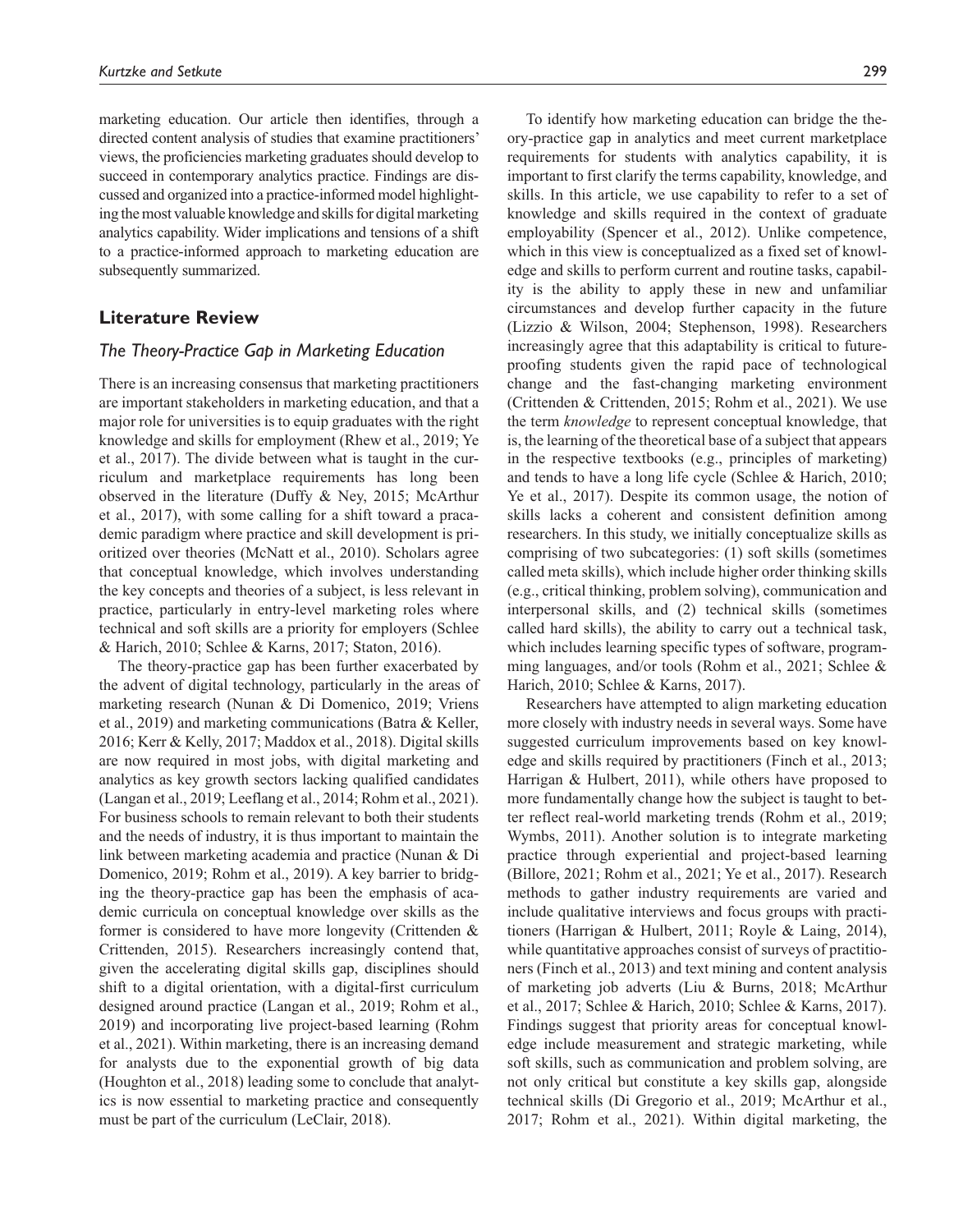| Term                    | Definition                                                                                                                                                                                                                                                                                                                                                                               | Journal                                   | Author (year)                   | <b>Business application</b>                                                                      |
|-------------------------|------------------------------------------------------------------------------------------------------------------------------------------------------------------------------------------------------------------------------------------------------------------------------------------------------------------------------------------------------------------------------------------|-------------------------------------------|---------------------------------|--------------------------------------------------------------------------------------------------|
| (Business)<br>analytics | " we define analytics as a process that employs various<br>techniques to analyze and interpret different forms of data to<br>enable better decisions and improve firm performance."                                                                                                                                                                                                      | Journal of<br><b>Business</b><br>Research | Delen and<br>Zolbanin<br>(2018) | A method to support<br>business decision<br>making to improve<br>firm performance.               |
| Digital<br>analytics    | "For the purpose of this study, we refer to digital analytics as the<br>technology-enabled analyses of data and processes using new-<br>age technologies (such as AI, machine learning (ML), internet<br>of things (IoT), blockchain, drones, etc.) and other online and<br>offline data sources to design and deliver continuous, one-on-<br>one personalized engagement in real-time." | lournal of<br>Interactive<br>Marketing    | Gupta et al.<br>(2020)          | A method to support<br>marketing decision<br>making to improve<br>firm-customer<br>engagement.   |
| Marketing<br>analytics  | "Marketing analytics involves collection, management, and<br>analysis—descriptive, diagnostic, predictive, and prescriptive—<br>of data to obtain insights into marketing performance,<br>maximize the effectiveness of instruments of marketing control,<br>and optimize firms' return on investment (ROI)."                                                                            | Journal of<br>Marketing                   | Wedel and<br>Kannan (2016)      | A method to support<br>marketing decision<br>making to improve<br>firm financial<br>performance. |

**Table 1.** Key Academic Definitions of Analytics.

specialty area which now constitutes most new marketing positions (Cowley et al., 2021), there is a need for technical skills, such as web analytics and search engine optimization (SEO), as well as skills in specific practical tools, such as Google Analytics (Rohm et al., 2021; Royle & Laing, 2014; Staton, 2016). The resulting work-ready digital marketer must have strategic digital marketing knowledge, technical skills, and strong communication skills (Royle & Laing, 2014). This industry requirement for well-rounded marketing graduates able to combine strategic knowledge with applied skills has also been observed in relation to analytics education (Houghton et al., 2018; Vriens et al., 2019).

### *Defining Analytics in Marketing*

Analytics as a paradigm emerged from the rise of the internet and the exponential growth of data over the past two decades (Delen & Zolbanin, 2018). While big data analytics is a broad concept involving the analysis of a high volume, variety, and velocity of data to support decision making and action taking (Wang & Wang, 2020), marketing analytics has a long history but has achieved prominence in the past decade with its promise of data-driven decision making in the digital environment (Liu & Levin, 2018; Wedel & Kannan, 2016). There is no generally agreed definition of marketing analytics in the academic literature and there is an overlap with business analytics, with some researchers using the terms interchangeably (Haywood & Mishra, 2019; LeClair, 2018; Mintu-Wimsatt & Lozada, 2018). Digital analytics emerged from web analytics, an early technique to measure the performance of digital marketing (Chaffey & Patron, 2012; Järvinen, 2016; Järvinen & Karjaluoto, 2015). It has since expanded to include digital platforms traffic and conversion analysis, search engine marketing (SEM), social media analytics (Liu & Burns, 2018; Liu & Levin, 2018), machine learning, and other advanced technologies (Gupta

et al., 2020). Researchers generally agree that the underlying purpose of all analytics is to improve decision making by generating actionable insights (Delen & Zolbanin, 2018; Gupta et al., 2020), and that the biggest challenge for marketing is to derive value and measurable benefits from its use (Hanssens & Pauwels, 2016; Wedel & Kannan, 2016). Due to the variety of different analytics terms used in the literature, it is thus important to first provide an overview of existing definitions to create a shared understanding, before setting the focus and scope of this study. Table 1 lists the key definitions found in top marketing and business journals and identifies analytics' business application when used in different contexts.

The key definitions, outlined in Table 1, illustrate the role of analytics as a method to improve an organization's business outcomes in different areas. In this article, we use the term *digital marketing analytics* to denote a distinct discipline borrowing elements from digital analytics, specifically, its concern with technology-enhanced customer interactions (Gupta et al., 2020), and marketing analytics, specifically, its application in marketing-/media-mix optimization and customer relationship management (CRM); (Wedel & Kannan, 2016). We combine it with digital marketing, the use of digital technologies to create an integrated, targeted, and measurable communication to acquire and retain customers while building deeper relationships with them (Smith, 2007, as cited in Wymbs, 2011). Figure 1 visually represents the boundaries of digital marketing analytics and lists key concepts from its three components which together constitute the scope of this study.

The context of digital marketing is appropriate as firms increasingly prioritize it in a world dominated by technology companies (Walker & Moran, 2019) and much of contemporary marketing practice utilizes technologies, such as e-commerce, social media, websites, and online search (Rohm et al., 2019). Additionally, there is a growing preference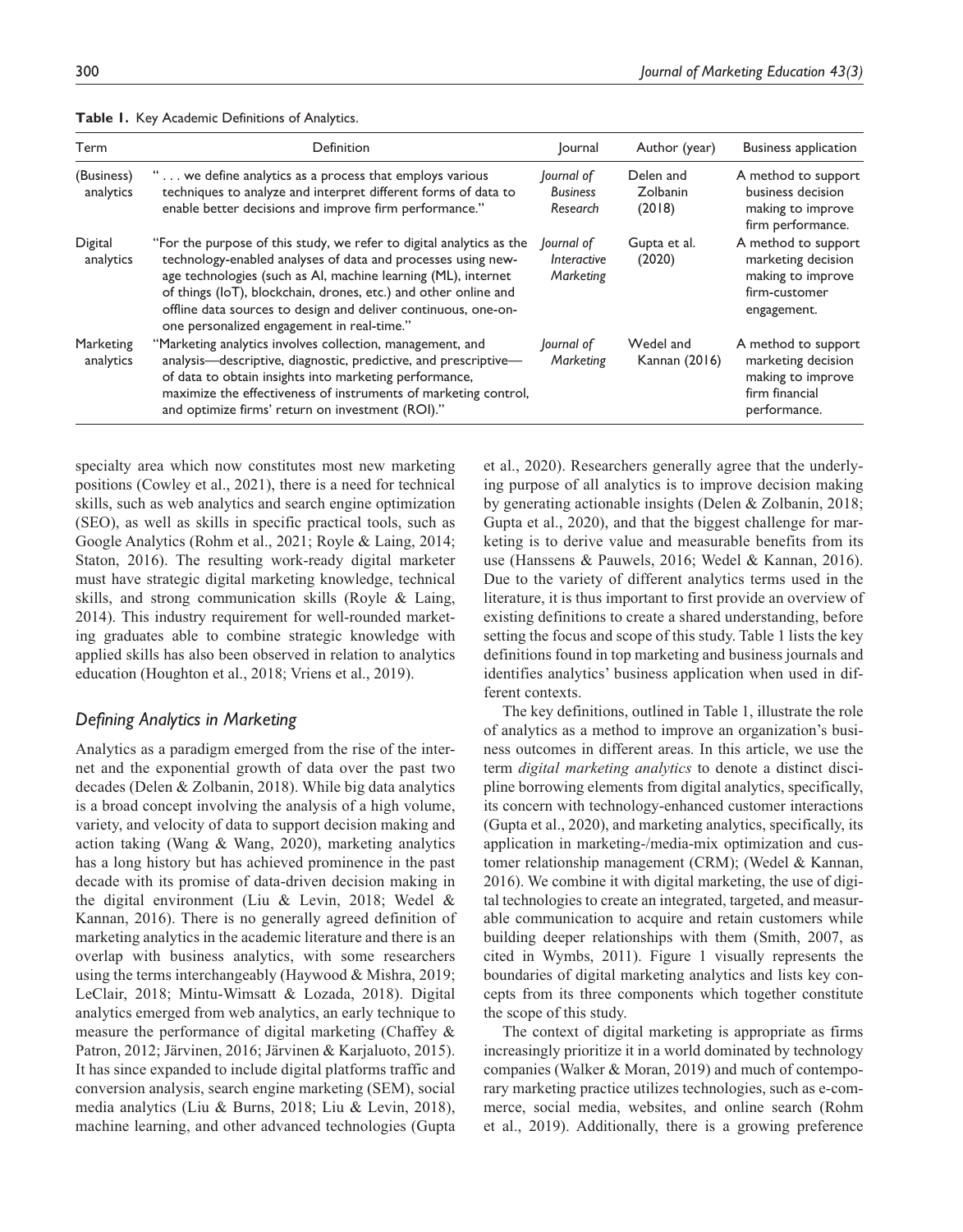

**Figure 1.** Digital marketing analytics.

among consumers for their social, communication and purchasing needs to be met primarily online, as part of a wider generational cultural shift toward a digital-first consumption environment (Gupta et al., 2020). Thus, the digital environment now represents marketing's key strategic site for the creation of value (Wedel & Kannan, 2016).

### *Analytics in Marketing Education*

Analytics does not currently have a natural home in the marketing curriculum and is still in a formative state (Liu & Burns, 2018). Analytics education reflects some of the lack of consensus observed in the academic literature. It has unclear boundaries, is interdisciplinary and wide-ranging, with different fields in marketing having different data and analytics requirements (Delen & Zolbanin, 2018; Krishen & Petrescu, 2018; Wedel & Kannan, 2016). Despite early calls to add analytics to the marketing research course as a new way to create customer insights (Hauser, 2007), the classical marketing research course has changed little and is still predominantly taught (Nunan & Di Domenico, 2019). This may be because the collection and analysis of unstructured big data is fundamentally different to the structured data sets of classical marketing research (Kakatkar & Spann, 2019). In marketing practice, however, traditional methods have decreased, and the focus has shifted to collecting and analyzing large volumes of customer data from online interactions (Nunan & Di Domenico, 2019). The result has been a widening digital skills gap, with the demand for analysts significantly increasing in the marketplace and academia struggling to keep up (Houghton et al., 2018; Liu & Burns, 2018).

The integration of analytics into the curriculum is thus increasingly seen as essential for business schools to stay relevant (LeClair, 2018; Weathers & Aragón, 2019), and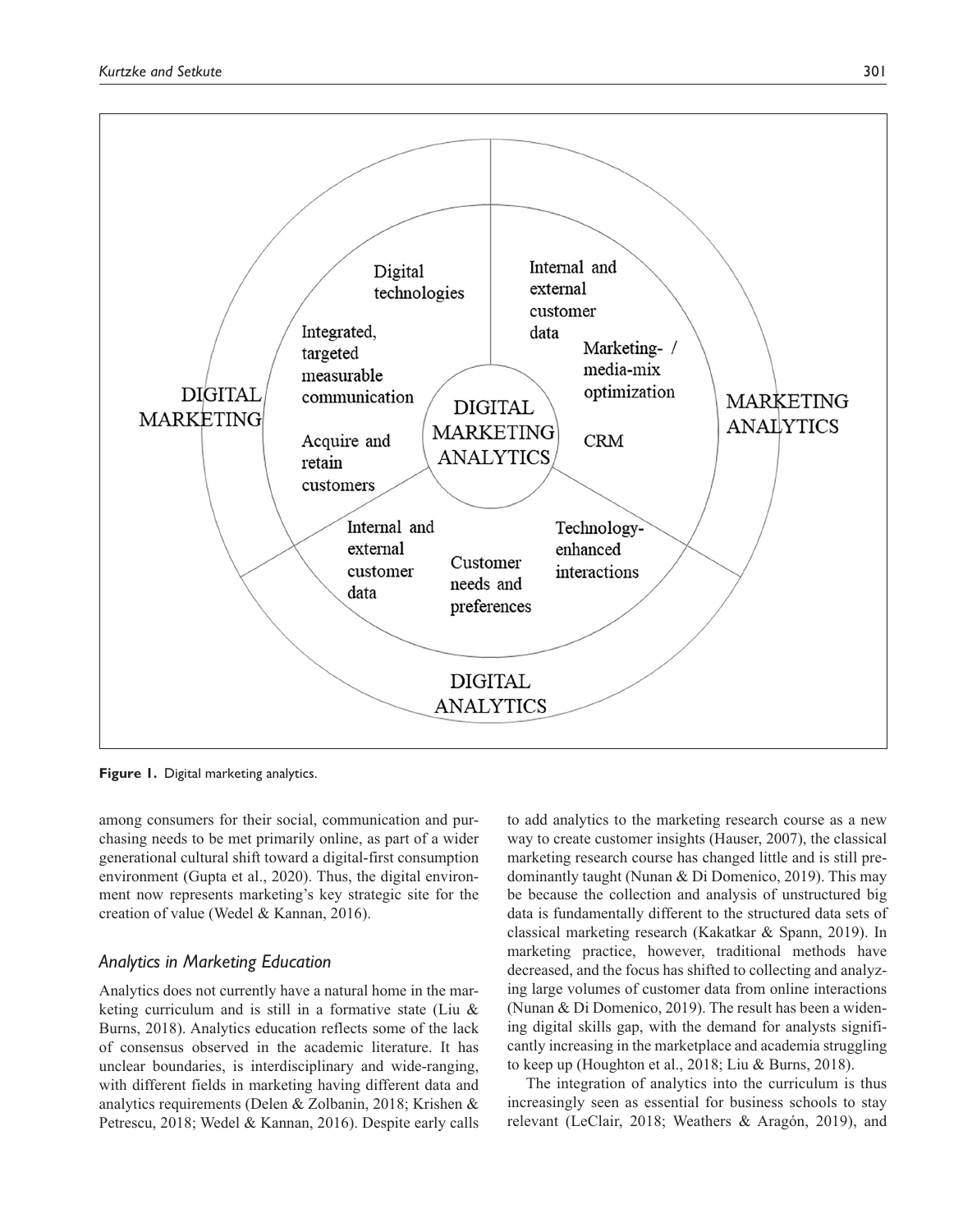universities have adapted in different ways to include the subject. Some have created new degree programs in Marketing Analytics or Business Analytics, with the provision of master's degrees largely outpacing that of undergraduate offerings (Weathers & Aragón, 2019; Wilson et al., 2018). While some have focused on the field's data science and computing aspects (Wilson et al., 2018; Wymbs, 2016), there is a general consensus that a successful marketing analyst requires broad and deep skills across disciplines, alongside developed soft skills (Houghton et al., 2018; LeClair, 2018; Wedel & Kannan, 2016). This is less likely achievable in a single analytics course, particularly where this is mostly conceptual with little depth or application of practice, an approach common to undergraduate marketing curricula (Liu & Burns, 2018). Practical application should be incorporated in analytics education (Houghton et al., 2018; Liu & Burns, 2018; Wymbs, 2016). Other approaches that have emerged include embedding analytics through programwide curriculum mapping and design (Liu & Levin, 2018), and, creating a new deep dive course from the ground up that contextualizes analytics within one discipline such as social media marketing (Kim, 2019) or digital marketing more broadly (Liu & Burns, 2018). A final way of incorporating analytics has been to integrate some analytics tools and exercises with existing courses (Haywood & Mishra, 2019; Veeck & Hoger, 2014).

Previous research into knowledge and skills required for analytics has tended to foreground technical and quantitative skills (e.g., Liu & Burns, 2018), attempting to uncover whether "... better business decisions require more data or better models" (Wedel & Kannan, 2016, p. 104). However, this may not be able to address the key challenge that lies at the heart of all marketing analytics education—the need to link the data collected and analyzed with strategy, without which data has little business value (Mintu-Wimsatt & Lozada, 2018; Wedel & Kannan, 2016). The majority of new marketing roles are now in digital marketing (Cowley et al., 2021) and the digital marketing skills gap remains a critical challenge for marketing educators with no end in sight (Spiller & Tuten, 2019). There is an increasing need for educators to take a more holistic approach where theory and practice are integrated (Billore, 2021) to ensure students are "future proof and real-world ready" (Rohm et al., 2021, p. 205). By taking an integrative view, we can better understand how educators can help students develop analytics capability to be employable in marketing roles now and in the future.

### **Methodology**

The aim of this research is to identify the knowledge and skills marketing graduates require for analytics practice, in order to bridge the theory-practice gap between marketing education and industry needs and increase students' employability (Harrigan & Hulbert, 2011; Rohm et al., 2019; Vriens

et al., 2019). We draw on an exploratory research design to develop a holistic understanding of analytics capability for digital marketing practice. The first research stage was to create a practice-informed definition of digital marketing analytics based on marketing industry sources. The second stage consisted of a semisystematic analysis of academic and practitioner sources, which resulted in a purposeful sample of 21 studies to identify the knowledge and skills required for analytics capability in marketing practice. These academic articles and industry reports were then analyzed using directed content analysis (Assarroudi et al., 2018; Elo & Kyngäs, 2008; Hsieh & Shannon, 2005). Findings from the content analysis were further used to develop a practiceinformed holistic analytics capability model for marketing educators. This model served as the basis to draw recommendations on how business schools could provide a more integrative analytics education aligned with the needs of the marketing industry.

### *Practice-Informed Definition Development*

To understand what digital marketing analytics capability in practice entails, we first needed to define it through the lens of practice. We sought to establish a working definition for digital marketing analytics based on practitioner views due to the observed lack of agreement on analytics in marketing in the academic literature (Delen & Zolbanin, 2018; Wedel & Kannan, 2016) and our aim to bridge the theory-practice gap in marketing education. We purposefully reviewed industry sources, which should be consulted for research in technological topics where practitioner affect is important (Adams et al., 2017).

An incognito Google Chrome search<sup>1</sup> was performed for the terms "digital analytics," "digital analytics in marketing," and "digital marketing analytics," in combination with "definition." The first two results pages of each search query were analyzed on December 19, 2019. The quality of each source was assessed by using the domain authority score, a metric developed by software company Moz that denotes the credibility of a website on a scale of 0 to 100.<sup>2</sup> Table 2 below presents definitions found in industry sources, such as websites and blogs.

While definitions of analytics also vary in the industry sources, some similarities among them can be identified. The top three knowledge concepts mentioned include understanding of customers, online experience, and online/marketing channels. These definitions also involve the required abilities to perform certain tasks, with the top three being data analysis, measurement and optimization, and performance and outcomes. The overall emphasis is on measuring customers' online experience and the effectiveness of organizational digital marketing efforts such as from websites or campaigns. While 5 out of the 10 sources are digital marketing software or service providers, and thus may have a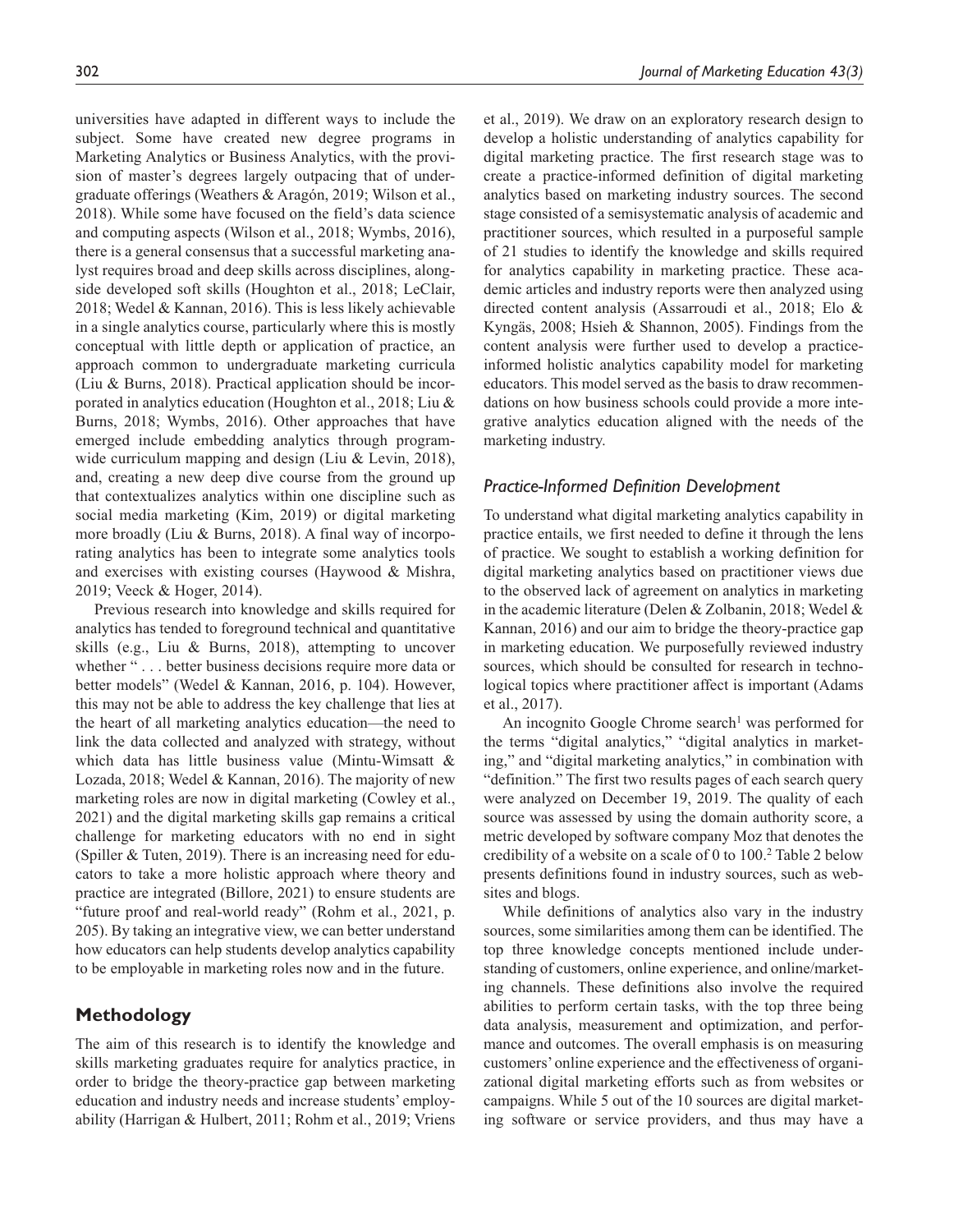| Term                 | Definition                                                                                                                                                                                                                                                                                                                                                                                                                                           | Author (year)                                        | Domain authority<br>$(0 - 100)$ | concepts and skills<br>Knowledge                                                                                                                                          |
|----------------------|------------------------------------------------------------------------------------------------------------------------------------------------------------------------------------------------------------------------------------------------------------------------------------------------------------------------------------------------------------------------------------------------------------------------------------------------------|------------------------------------------------------|---------------------------------|---------------------------------------------------------------------------------------------------------------------------------------------------------------------------|
| analytics<br>Digital | "Digital analytics is the collection, measurement, analysis and reporting of<br>$\ddot{\phantom{0}}$<br>data for optimizing channel usage.                                                                                                                                                                                                                                                                                                           | Chari (2012)                                         | 82                              | Marketing channels<br>Measurement and<br>Data collection<br>Data reporting<br>optimization<br>Data analysis                                                               |
| analytics<br>Digital | visualization and interpretation of digital data illustrating user behavior<br>and overall business performance."<br>their websites, mobile sites, and mobile apps, and also optimize their<br>analytics data, companies can optimize the customer experience on<br>collection, measurement, analysis,<br>on websites, mobile sites and mobile applications Using digital<br>marketing ROI, content offerings,<br>"Digital analytics encompasses the | AT Internet (2019)                                   | 75                              | Online experience<br>Measurement and<br>Performance and<br>Online channels<br>Data collection<br>Data reporting<br>Optimization<br>Data analysis<br>outcomes<br>Customers |
| analytics<br>Digital | experience to its clients as well as potential customers, which gradually<br>behaving. Digital analytics helps companies provide a better online<br>sources like websites, mobile applications, among others. It provides<br>"Digital analytics is the process of analyzing digital data from various<br>a clear vision to the organization on how users or customers are<br>results in the achievement of desired goals."                           | <b>HCL Technologies</b><br>(2019)                    | G3                              | Online experience<br>Performance and<br>Online channels<br>Data analysis<br>outcomes<br>Customers                                                                         |
| analytics<br>Digital | of the online experience that your customers and potential customers<br>"Digital analytics is the analysis of qualitative and quantitative data from<br>your business and the competition to drive a continual improvement<br>have which translates to your desired outcomes (both online and<br>offline)."                                                                                                                                          | Kaushik (2007) as<br>cited by Stikky<br>Media (2019) | 36                              | Online experience<br>Measurement and<br>Performance and<br>optimization<br>Data analysis<br>outcomes<br>Customers                                                         |
|                      |                                                                                                                                                                                                                                                                                                                                                                                                                                                      |                                                      |                                 | (continued)                                                                                                                                                               |

Table 2. Practitioner Definitions of (Digital) Marketing Analytics. **Table 2.** Practitioner Definitions of (Digital) Marketing Analytics.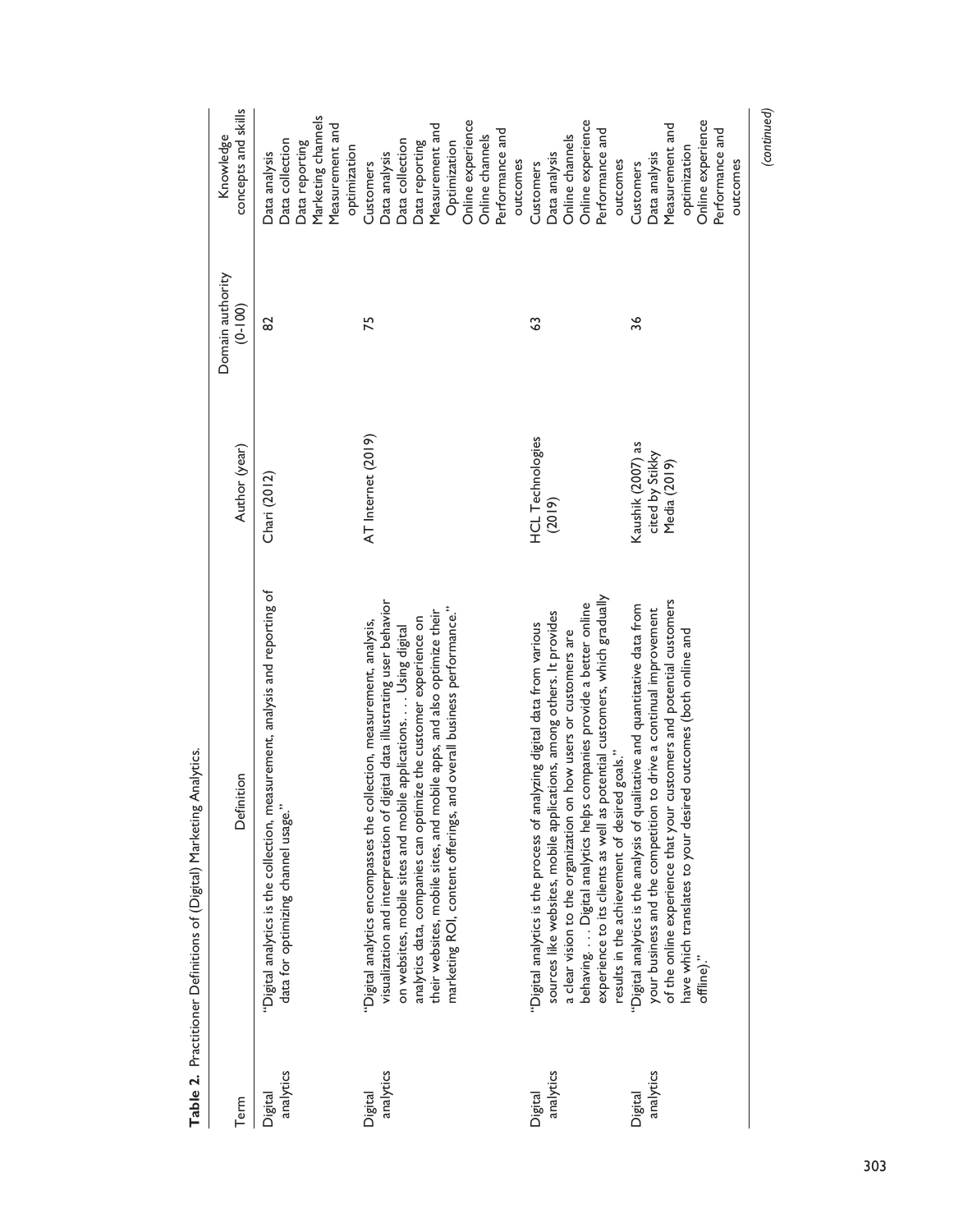| ۰<br>٦<br>c |  |
|-------------|--|
| e           |  |
| ĵ           |  |

| Term                              | Definition                                                                                                                                                                                                                                                                                                                                                                                                                                            | Author (year)     | Domain authority<br>$(0 - 100)$ | concepts and skills<br>Knowledge                                                                                              |
|-----------------------------------|-------------------------------------------------------------------------------------------------------------------------------------------------------------------------------------------------------------------------------------------------------------------------------------------------------------------------------------------------------------------------------------------------------------------------------------------------------|-------------------|---------------------------------|-------------------------------------------------------------------------------------------------------------------------------|
| marketing<br>analytics<br>Digital | with and identify new revenue opportunities from existing campaigns."<br>tools to examine the many online channels their buyers might interact<br>"Digital marketing analytics is the translation of customer behavior into<br>actionable business data. Today's marketers can use digital analytics                                                                                                                                                  | Hudson (2019)     | $\overline{\sigma}$             | Measurement and<br>Performance and<br>Online channels<br>optimization<br>Data analysis<br>Customers                           |
| Marketing<br>analytics            | user behavior and optimizing the user experience (UX) to drive sales."<br>patterns in data to increase actionable knowledge In the world of<br>digital marketing, analytics is critical to understanding and predicting<br>"Marketing analytics [is] a math-based discipline that seeks to find                                                                                                                                                       | Mailchimp (2019)  | 90                              | Online experience<br>Measurement and<br>Performance and<br>optimization<br>Data analysis<br>outcomes<br>outcomes<br>Customers |
| Marketing<br>analytics            | performance like you do with web analytics, you focus on how your<br>"Marketing analytics is the measurement and optimization of your<br>marketing efforts are performing, and adjust them accordingly."<br>marketing activities. Rather than focusing only on your site's                                                                                                                                                                            | Lord (2012)       | 89                              | Marketing activities<br>Measurement and<br>Performance and<br>optimization<br>outcomes                                        |
| Marketing<br>analytics            | "Marketing analytics, internet (or web) marketing analytics in particular,<br>allow you to monitor campaigns and their respective outcomes,<br>enabling you to spend each dollar as effectively as possible."                                                                                                                                                                                                                                         | WordStream (2019) | 84                              | Performance and<br>Online channels<br>outcomes                                                                                |
| Marketing<br>analytics            | "Marketing analytics is the practice of collecting and measuring marketing<br>data to improve the performance of a website or app."                                                                                                                                                                                                                                                                                                                   | Mixpanel (2019)   | జ                               | Measurement and<br>Performance and<br>Online channels<br>Data collection<br>optimization<br>Data analysis<br>outcomes         |
| Marketing<br>analytics            | "Marketing analytics is the practice of managing and studying metrics data<br>of identifying opportunities for improvement. Marketing metrics are<br>the data points themselves. Analytics is putting that data in the context<br>in order to determine the ROI of marketing efforts, as well as the act<br>managers and investors a complete<br>efforts are driving revenue."<br>of your brand and market, telling<br>story about how your marketing | Marketo (2019)    | 76                              | Measurement and<br>Performance and<br>Data reporting<br>optimization<br>Data analysis<br>outcomes                             |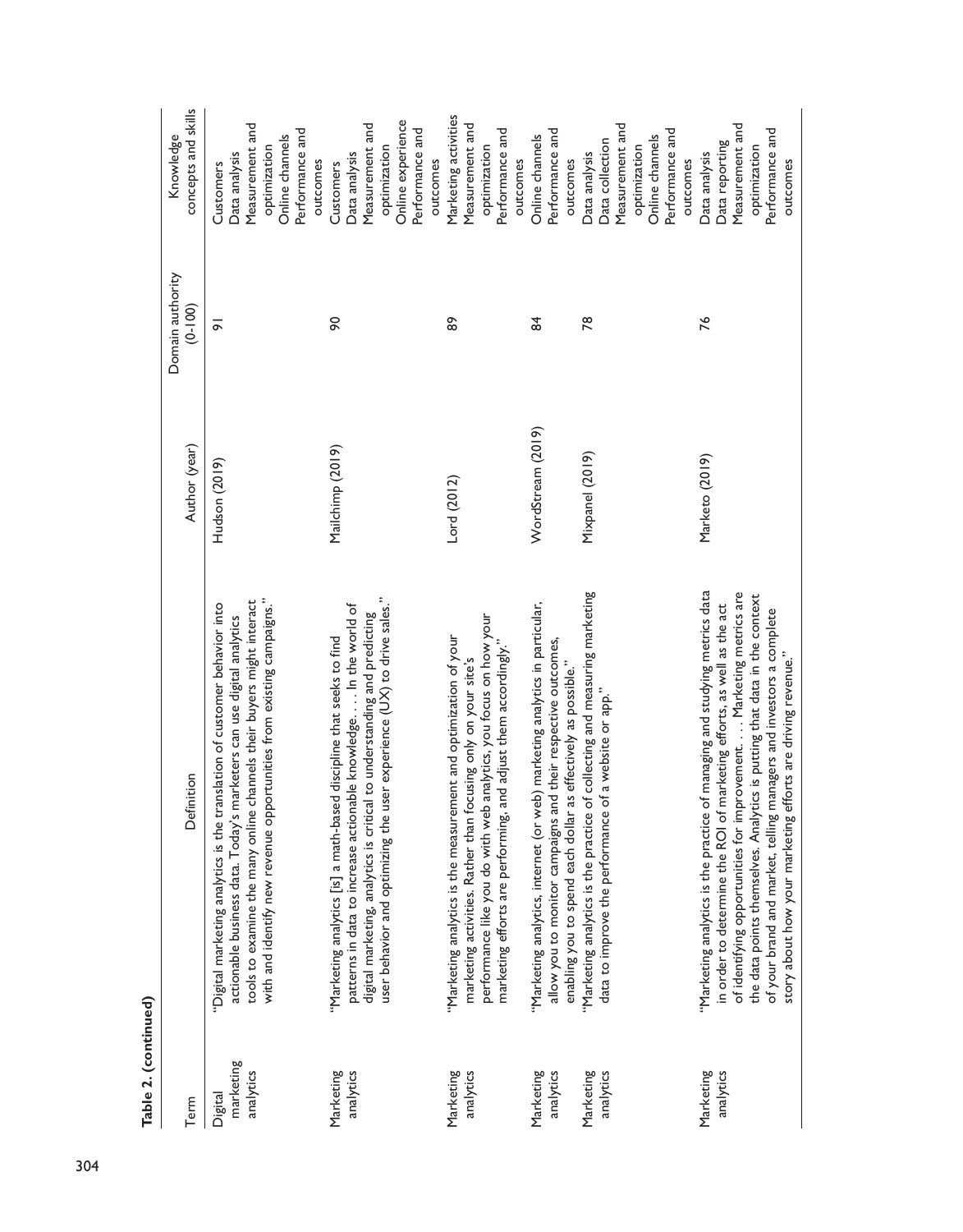| Selection criterion | Included                                                                                                                                                                                                                                                                                                                       | Excluded                                                                                                                                                                       |
|---------------------|--------------------------------------------------------------------------------------------------------------------------------------------------------------------------------------------------------------------------------------------------------------------------------------------------------------------------------|--------------------------------------------------------------------------------------------------------------------------------------------------------------------------------|
| Study design        | Qualitative and quantitative studies focusing on<br>practitioner and industry data (e.g., data from<br>job ads, surveys of/interviews with marketing<br>professionals)                                                                                                                                                         | Qualitative and quantitative studies focusing<br>on nonindustry data (e.g., curriculum<br>analyses, theoretical or conceptual studies,<br>interviews with students or faculty) |
| Type of publication | Peer-reviewed journal articles from Journal of<br>Marketing Education, Marketing Education Review,<br>and Journal of Advancement for Marketing Education<br>Additional peer-reviewed journal articles screened<br>for "marketing skills" keyword<br>Industry literature from the first and second tier<br>(Adams et al., 2017) | Academic and nonacademic textbooks<br>Third tier industry literature (Adams et al.,<br>2017                                                                                    |
| Study outcomes      | Studies that report skills, knowledge, or<br>competencies                                                                                                                                                                                                                                                                      | Studies that do not report skills, knowledge,<br>or competencies                                                                                                               |
| Publication date    | 2010-2020 (academic)<br>2015-2020 (industry)                                                                                                                                                                                                                                                                                   | Pre-2010 (academic)<br>Pre-2015 (industry)                                                                                                                                     |

**Table 3.** Inclusion/Exclusion Criteria for Semisystematic Literature Review.

commercial interest in defining analytics in a way that helps them sell their tools and services, the academic literature confirms that in marketing practice, analytics is primarily used to measure and optimize digital marketing performance (Chaffey & Patron, 2012; Järvinen, 2016; Leeflang et al., 2014). After synthesizing the industry definitions, we propose a simplified digital marketing analytics definition informed by practice:

Digital marketing analytics is a method to *analyze and measure data* from digital marketing and *derive actionable insights to improve its performance*.

After identifying a practiced-based definition of digital marketing analytics, we use it to guide our investigation into the combination of knowledge and skills students require to be capable of analytics practice in marketing. The holistic view on digital marketing analytics capability means there is an integrated set of knowledge, soft and technical skills with the key aim to make results from data managerially actionable (Delen & Zolbanin, 2018; Gupta et al., 2020; Weathers & Aragón, 2019) and to derive value and measurable benefits from its use (Hanssens & Pauwels, 2016; Wedel & Kannan, 2016).

#### *Semisystematic Review and Study Sample*

The second research stage consisted of a semisystematic review to identify and then synthesize the state of knowledge and skills relating to analytics capability across both academic and practitioner literature (Godin et al., 2015; Snyder, 2019). The search started with an analysis of Chartered Association of Business Schools ranked journal outputs dedicated to marketing education, focusing on the *Journal of* 

*Marketing Education*, *Marketing Education Review*, and *Journal for Advancement of Marketing Education*. It was later extended to other journal articles which met the inclusion criteria with "marketing skills" as the primary keyword for screening and identifying academic studies.

The review then focused on recent large scale digital and business skills reports from trusted sources of first- and second-tier industry literature (Adams et al., 2017). Applying a semisystematic review to the gray literature is more complex as these sources are harder to locate and do not typically exist in one database; instead, they are dispersed across the internet and different search techniques should be used (Godin et al., 2015). Therefore, to identify these reports, Google and PDF search engines were used with search terms combining "digital marketing," "digital skills," "data skills," "analytics skills," "marketing skills," "study," "report," and similar terms. Each report was then screened to ascertain its relevance and whether it matched the inclusion criteria.

The details of inclusion and exclusion criteria for selecting peer-reviewed journal articles and industry reports are presented in Table 3.

These academic and industry studies were selected purposefully as they offer detailed primary records based on marketing practitioner views. Academic studies which analyzed curricula in digital marketing or analytics were excluded, as were those studies exploring marketing analytics education from a research or teaching perspective but without practitioner input. Studies which focused on data science, business analytics, or data analytics in the context of computing were also excluded, as they did not provide insights on knowledge and skills required for entry-level marketing roles. The final study sample consisted of 21 studies, 12 of which were academic and 9 were industry reports. A summary of these studies is provided in the appendix (p. 45).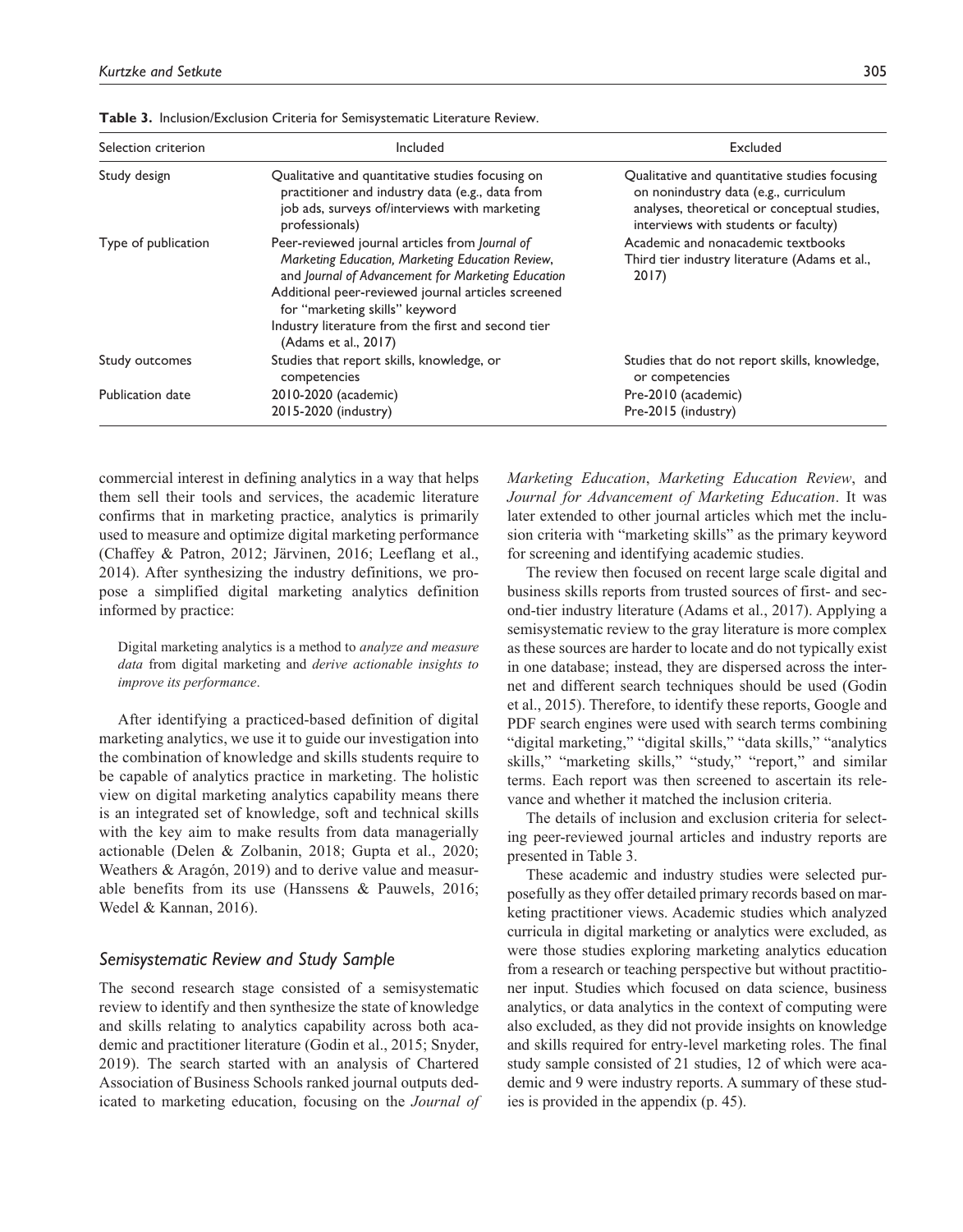### *Directed Content Analysis*

Following the semisystematic review, a directed content analysis was completed to map key knowledge concepts and skills across the sample (Assarroudi et al., 2018; Elo & Kyngäs, 2008; Hsieh & Shannon, 2005; Snyder, 2019). The coding categories were developed by the primary investigator from the definitions of digital marketing and digital marketing analytics and mapped to four top-level categories of knowledge and skills, which were used as priori codes (Creswell, 2013; Miles et al., 2014) in line with directed content analysis (Elo & Kyngäs, 2008; Hsieh & Shannon, 2005). This approach was chosen for its flexibility as it allowed for new subcategories to be added through the coding process as new concepts that may have implications for the research question could be integrated (Hsieh & Shannon, 2005). After an initial review, the draft coding book was revised and updated to reflect the expanded categories of knowledge, technical skills, tool skills, and soft skills. These four categories are subsequently explained.

The *Knowledge* category consists of conceptual knowledge, which can be understood as content referring to theoretical or foundational material required by marketing graduates (Schlee & Harich, 2010; Ye et al., 2017). *Technical skills* are defined as practical application and hands-on abilities (Liu & Burns, 2018). It is important to make a distinction between technical skills and the ability to use specific digital tools as these are typically presented together (LeClair, 2018; Schlee & Karns, 2017). While technical skills are much broader in nature and have longevity, the tools themselves have a much shorter lifespan due to the rapid pace of technological change (Crittenden & Crittenden, 2015; Crittenden & Peterson, 2019; Rohm et al., 2021). *Tool skills* thus refers to the ability to work with specific software packages, digital tools, and platforms (Liu & Burns, 2018). *Soft skills* refer to transferable skills which primarily focus on personal attributes and characteristics (LeClair, 2018; Liu & Levin, 2018), referred to as meta skills in some studies (Rohm et al., 2019). The final codebook with the resulting four categories and 20 corresponding subcategories is portrayed in Table 4.

Knowledge concepts and skills were coded for existence, that is, when they were present in the text. The primary coding principle was either an exact match or a close synonym of a specific code similarly to the study by Schlee and Karns (2017). Where two or more similar terms existed, we chose the words that were more commonly used in the industry as opposed to terms from the academic sources. For example, "critical thinking" was coded as "problem solving." For "interpersonal skills," we accepted synonyms such as "teamwork," "relationship building," and "collaboration." Some concepts were used differently depending on context. For example, "analytical skills" could refer both to data analysis (a technical skill) or problem solving (a soft skill). Depending on the contextual meaning, the ambiguous terms were coded to the most appropriate category.

#### *Results*

The sample of 21 studies was independently coded in NVivo 12 by both researchers, and the intercoder reliability between them was 90%. All discrepancies were discussed until consent was reached. The results of the directed content analysis are presented in Table 4, which lists the four top-level categories (parent nodes) in the first column, followed by the entire list of 20 codes (child nodes) and the frequency (*n*) with which they appeared in the sample. The final column displays example terms coded under each subcategory. The findings thus show the most frequently mentioned knowledge concepts and skills in the literature and the relative importance of the different categories from the perspective of marketing practitioners.

The results indicate that marketing graduates with analytics capability require conceptual knowledge of three key areas, which are marketing communications, measurement and evaluation, and digital technologies. Findings also demonstrate the fundamental importance of certain critical technical and soft skills, aligning with research that suggests these are a high priority for graduate employers (Finch et al., 2013; Schlee & Harich, 2010; Schlee & Karns, 2017). The top technical skills include data analysis, SEO & SEM, and CRM & database skills, and top soft skills include communication and presentation, interpersonal skills, and problem solving. Specific tool skills were relatively less important and less frequently mentioned in the studies. The implications of these findings are discussed in the next section together with the introduction of a practice-informed digital marketing analytics capability model.

### **Practice-Informed Model and Discussion**

The practice-informed digital marketing analytics model is a visual representation of the key findings. This model encapsulates the most important knowledge and skills emerging from the research and represents those qualities which are required for analytics capability in marketing practice. Figure 2 demonstrates that digital marketing analytics capability is holistic emerging at the center of the four parent nodes and requiring conceptual knowledge that provides the theoretical background and strategic context for analytics, technical skills to be able to apply knowledge in practice, tool skills to be trained in specific software, and soft skills to facilitate the communication of insights. The font size of the attributes in each category reflects their relative importance and frequency of occurrence in the reviewed literature.

Four major insights emerge from the findings that should be considered by marketing educators and researchers. Each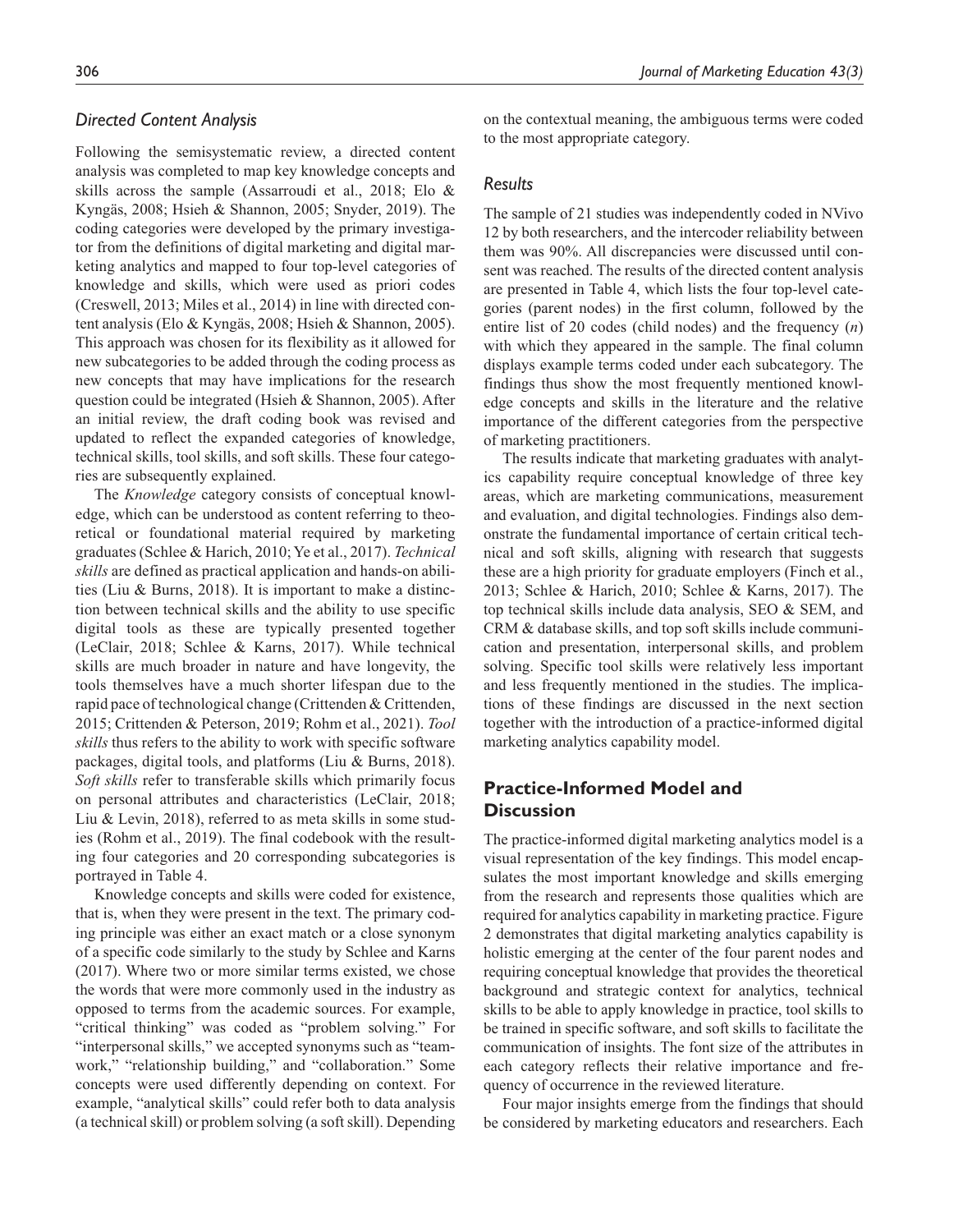| Parent nodes       | Child nodes                                                   | n               | Example terms used in studies                                                                                        |
|--------------------|---------------------------------------------------------------|-----------------|----------------------------------------------------------------------------------------------------------------------|
| Knowledge          |                                                               | 66              |                                                                                                                      |
|                    | Marketing communications                                      | 17              | Marketing campaigns, social media marketing, advertising                                                             |
|                    | Measurement and evaluation                                    | 4               | Metrics, evaluating data, KPIs, optimizing performance                                                               |
|                    | Digital technologies                                          | 4               | e-commerce, internet marketing tools, marketing automation, social<br>media platforms                                |
|                    | Customer acquisition, retention<br>and customer relationships | $\overline{13}$ | Customer conversion, customer engagement, customer relationship<br>management, customer experience, CRM (concept)    |
|                    | Digital marketing                                             | 8               | Internet marketing, online marketing                                                                                 |
| Skills (technical) |                                                               | 61              |                                                                                                                      |
|                    | Data analysis                                                 | 15              | Data analytics, quantitative analysis, predictive analytics, text analytics                                          |
|                    | SEO and SEM                                                   | 12              | Search engine optimization, search engine marketing, pay-per click (PPC)                                             |
|                    | CRM and database skills                                       | 12              | CRM (software), database management, database analysis                                                               |
|                    | Web analytics                                                 | 9               | Internet marketing analytics (website context), digital analytics (website<br>context), dashboards (website context) |
|                    | Data mining                                                   | 6               | n/a                                                                                                                  |
|                    | <b>Statistics</b>                                             | 4               | Descriptive statistics, statistical knowledge                                                                        |
|                    | Social media analytics                                        |                 | n/a                                                                                                                  |
| Skills (tools)     |                                                               | 22              |                                                                                                                      |
|                    | Excel                                                         | 8               | Spreadsheets, pivot tables                                                                                           |
|                    | Google Analytics                                              | 6               | n/a                                                                                                                  |
|                    | Business intelligence tools                                   | 5               | Tableau, SAS, BI software                                                                                            |
|                    | Statistical tools                                             | 4               | SPSS, R, statistical software                                                                                        |
|                    | Google Ads                                                    | 3               | Google AdWords                                                                                                       |
| Skills (soft)      |                                                               | 56              |                                                                                                                      |
|                    | Communication and presentation                                | 18              | Oral, written, and verbal communication skills, data visualization                                                   |
|                    | Interpersonal skills                                          | 17              | Teamwork, relationship skills, collaboration                                                                         |
|                    | Problem solving                                               | 12              | Analytical skills, critical thinking, creativity                                                                     |
|                    | Self-management                                               | 9               | Prioritization, time management, initiative, productivity, independent<br>learner                                    |

**Table 4.** Coding Variables and Frequency (*n*) of Attributes Required for Digital Marketing Analytics Capability.

is described in the following paragraphs, together with the implications and corresponding recommendations for marketing educators.

### *Data-Driven Marketing Communications Knowledge Is Essential*

The first insight emerging from the analysis is that certain knowledge concepts are critical for entry-level marketing graduates skilled in analytics. The most often mentioned topics relate to technology-enabled measurable marketing communications. The findings support previous research into practice-informed marketing education, which emphasized communications and channel knowledge (Finch et al., 2013; Harrigan & Hulbert, 2011). Topics relating to digital technology appeared in 14 studies, and included e-commerce, mobile and apps, digital platforms, and marketing automation, confirming the high demand for professionally relevant, conceptual knowledge in relation to various technology observed elsewhere (Harrigan & Hulbert, 2011; Langan et al., 2019; Schlee & Karns, 2017). Another consistent finding in 14 studies is the importance of measurement,

including the knowledge of metrics and how to evaluate data from marketing campaigns, consumers, and competitors (Gilbert, 2017; Liu & Burns, 2018). Digital marketing as a distinct discipline was mentioned in eight of the 21 studies, and was in some studies the most sought-after occupational knowledge required by employers (McArthur et al., 2017; Royle & Laing, 2014).

The findings demonstrate that conceptual knowledge in certain areas remains central to ensure graduates with high employability. If business schools aim to remain relevant in addressing industry needs, they should align with a digital orientation and prioritize digital-first curriculum designs (Langan et al., 2019; Rohm et al., 2019). We highlight that digital marketing (as a separate knowledge concept) should be taught separately from traditional marketing courses. New emerging technologies, such as machine learning, artificial intelligence, internet of things, and more traditional marketing technologies, such as e-commerce, marketing automation or different social media platforms, should be also included in marketing education to ensure that students have the foundational knowledge in these areas. However, a strategic understanding of this marketing knowledge and digital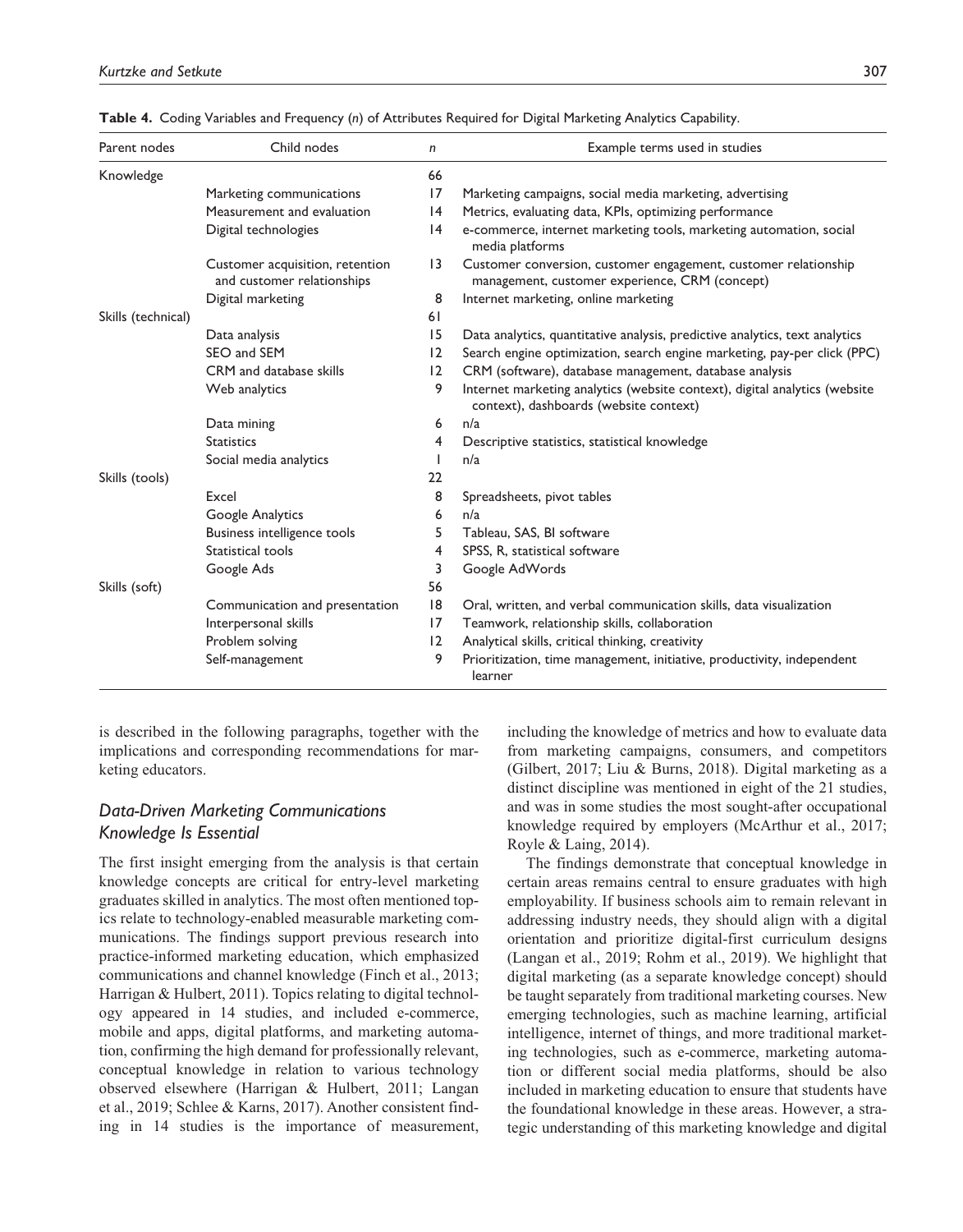

**Figure 2.** Digital marketing analytics capability model.

technology is required (Houghton et al., 2018; Royle & Laing, 2014).

### *Certain Technical Skills and Tools Are Critical*

The findings reveal that the ability to analyze data is the most commonly mentioned technical skill, and constitutes a major skills gap within contemporary marketing practice (General Assembly, 2020; Institute of Data & Marketing, 2019). Research shows there is an increasing demand for job candidates with data analysis skills, and these jobs are also associated with higher wages (Kim, 2019; Schlee & Karns, 2017; Wedel & Kannan, 2016). However, the technical skills and tools traditionally taught in market research courses, such as statistics and SPSS, were only mentioned in four out of the 21 studies analyzed. This suggests that traditional research

methods are less relevant in modern marketing practice where the emphasis is on deriving insights from existing data, often in real time, to improve firm performance (Finch et al., 2013; Liu & Burns, 2018; Nunan & Di Domenico, 2019).

CRM and database skills, which allow firms to collect, analyze and use data from their customers, were found in more than half of the studies, confirming the expansion of customer insights as a critical domain of marketing practice (Buttle & Maklan, 2019; Harrigan & Hulbert, 2011) where CRM is core to effective analytics (Spiller & Tuten, 2019; Weathers & Aragón, 2019; Wilson et al., 2018). Technical skills relating to digital marketing were frequently required, including SEO, SEM and web analytics to analyze the effectiveness of a campaign (Liu & Levin, 2018; Staton, 2016). The findings show that that only a few specific analytics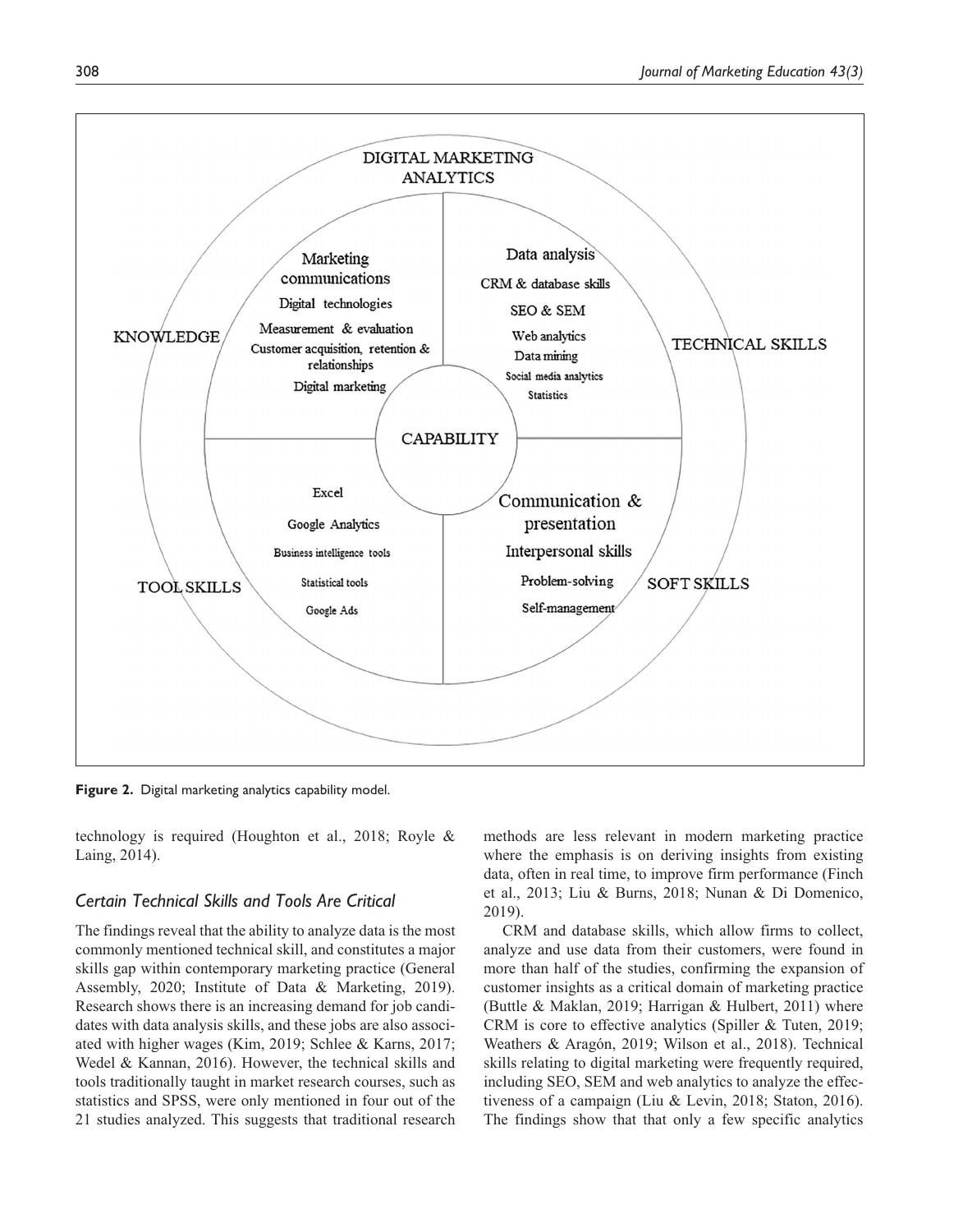tools are needed in marketing practice. Surprisingly, Excel was the most important, followed by Google Analytics, an application for web and digital marketing analytics.

Thus, a priority for educators should be to improve technical skills among marketing students in order to close the theory-practice gap and meet one of the most urgent industry needs (Institute of Data & Marketing, 2019; Royle & Laing, 2014; Schlee & Karns, 2017). We recommend that a marketing graduate have basic skills in common analytics applications and techniques used in industry. Tools used by practitioners (e.g., Google Analytics or HubSpot CRM) could be taught by integrating third-party certifications as part of the curriculum (Cowley et al., 2021; Spiller & Tuten, 2019; Staton, 2016). Thus, third-party certifications could be used successfully in developing students' technical skills, completing the strategic marketing knowledge with handson experience with various marketing technologies and tools (Cowley et al., 2021). Researchers also agree that these certificates are an effective and efficient way of exposing students to marketing analytics practice (Cowley et al., 2021; Mintu-Wimsatt & Lozada, 2018; Spiller & Tuten, 2019; Staton, 2016). Various third-party industry certifications are available for educators, including Google Analytics, Google Ads Academy, HubSpot Academy, or Hootsuite Academy (for full details on certification types please refer to Cowley et al., 2021). Some of these certifications also include additional instructor resources and functionality to track students' progress.

### *Soft Skills Are Fundamental*

In the studies analyzed, soft skills emerged as a crucial skill required for entry-level marketers and practitioners at all levels, supporting extant research which emphasizes the critical importance of soft skill development for marketing students (Finch et al., 2013; McArthur et al., 2017; Schlee & Harich, 2010; Schlee & Karns, 2017). Soft skills, particularly communication and presentation, were frequently mentioned in industry sources. For example, data visualization and the creation of dashboards are critical to allow data to become actionable (Harrigan & Hulbert, 2011), and effective communication of data insights to stakeholders is fundamental to data-driven decision-making (Digital Analytics Association, 2014; LeClair, 2018; Rohm et al., 2019). In addition, interpersonal skills are important so that teams collecting and analyzing data and those using this data can collaborate (General Assembly, 2018; Houghton et al., 2018).

Soft skills are the most sought after in entry-level marketing roles (Data & Marketing Association, 2019; Schlee & Karns, 2017) and are perceived by industry to constitute a significant skills gap in marketing practice (Di Gregorio et al., 2019; Finch et al., 2013). Some studies even suggest that soft skills are the most important in the new economy overall as quantitative skills are more at risk of being automated (Burning Glass Technologies, 2018, 2019; LeClair, 2018). Business schools' approach to teaching data communication in the form of a written market research report is not appropriate for communicating data to 21stcentury decision makers, who are overloaded with information and lacking in time (Nunan & Di Domenico, 2019). We recommend that educators instead teach techniques that practitioners use to communicate insights from data, such as dashboards and other forms of data visualization (Nunan & Di Domenico, 2019; Weathers & Aragón, 2019). These methods could be included as part of a technical tools training workshop in lab-based sessions.

Additionally, data communication skills could be integrated and assessed more explicitly as learning outcomes as a part of live digital marketing projects (Houghton et al., 2018; Rohm et al., 2019). Live project-based learning could be used by educators to successfully develop students' soft skills and technical skills (Rohm et al., 2021). The value of experiential and live project-based learning in bridging the theory-practice gap (Spiller & Tuten, 2019; Wilson et al., 2018; Ye et al., 2017), as well as developing these soft skills through real-world projects or work placements (Rhew et al., 2019; Rohm et al., 2019) has been demonstrated.

### *Digital Marketing Analytics Capability Requires a Holistic Approach*

The practice-informed model of digital marketing analytics capability demonstrates a holistic view of how knowledge and skills can be developed in students. Students with wellrounded analytics capability require knowledge of strategic marketing, and training in technical analytical skills and in soft, in particular, communication skills (Houghton et al., 2018; Royle & Laing, 2014). A key implication is that analytics education in marketing should be practice-informed to ensure these skills can be applied to real marketing contexts (Nunan & Di Domenico, 2019). The findings also reveal soft skills, particularly communication skills, play a crucial role in developing analytics capability. The subject should be taught in a holistic manner as interpreting and communicating data is fundamental for marketing decision making, and our findings confirm these skills are critical in successful analytics practice (Nunan & Di Domenico, 2019; Weathers & Aragón, 2019; Wilson et al., 2018). Educators should not only focus on technical skills such as analyzing and measuring data, but, also, on analytics' contribution to strategy and how to communicate these insights to a variety of decision makers. As marketing departments increasingly need to justify their spending, marketers that can use analytics to demonstrate returns from their digital marketing activity (Leeflang et al., 2014; Liu & Burns, 2018) become even more relevant.

Given the differences in level and structure between academic programs and institutions, we do not suggest a detailed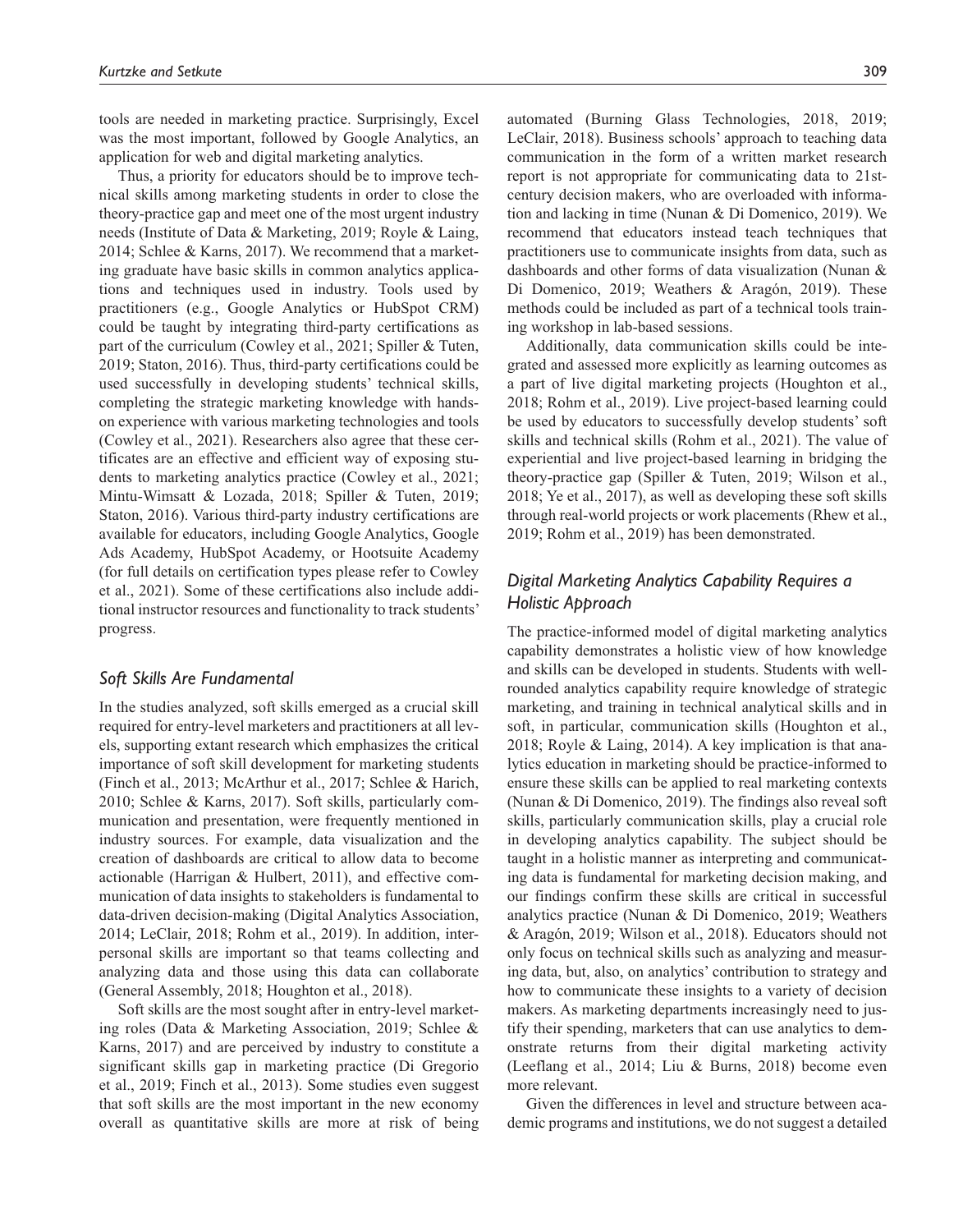| Topic                  | Knowledge                                                                      | Technical                     | Tool       | Soft                             | Learning activity                        |
|------------------------|--------------------------------------------------------------------------------|-------------------------------|------------|----------------------------------|------------------------------------------|
| Data-driven marketing  | Digital technologies<br>Measurement and evaluation                             | Data analysis<br>(Google Ads) | Excel      | Communication<br>Problem solving | Lab-based data<br>visualization training |
| Digital campaigns      | Marketing communications<br>Measurement and evaluation<br>Digital technologies | <b>PPC</b>                    | Google Ads | Communication<br>Interpersonal   | Google Impact<br>Challenge project       |
| Social media marketing | Marketing communications<br>Measurement and evaluation<br>Digital technologies | Social media<br>analytics     | Instagram  | Communication<br>Interpersonal   | Live client social<br>media project      |

**Table 5.** Recommendations for Educators for Holistic Analytics Capability Teaching.

design for a new analytics course or program, which has been attempted elsewhere (e.g., Houghton et al., 2018; Kim, 2019; Liu & Burns, 2018). Instead, we offer actionable takeaways for marketing educators on how key knowledge and skills could be embedded in marketing education. We recommend that educators take a holistic approach to teaching digital marketing analytics, where at least one knowledge concept and/or skill from each of the four parent nodes of the model is used to design a digital marketing analytics learning activity. For example, marketing communications and measurement & evaluation (knowledge) could be combined with web analytics (technical) and Google Analytics (tool) in a live client project, where students practice communication, presentation, and interpersonal skills (soft) to share their findings with an external client. Three additional suggestions on how to incorporate holistic analytics teaching are provided in Table 5.

By integrating analytics in the context of marketing practice, educators can close the theory-practice gap and meet the need for analytically capable graduates aligned with market demand (Cowley et al., 2021; Spiller & Tuten, 2019), while equipping students with the practical experience increasingly essential to secure an entry-level role (McArthur et al., 2017; Schlee & Karns, 2017).

### **Implications for Marketing Education**

The practice-informed approach to teaching digital marketing analytics reveals tensions between theory and practice that go beyond the discipline of marketing and raises bigger questions about the role and purpose of higher education, although this is a long-standing debate and unlikely to be resolved easily (Nunan & Di Domenico, 2019; Spiller & Tuten, 2019). Our recommendations relating to practiceinformed capability education may be challenging for educators, since it advocates for a curriculum design that gives students conceptual knowledge of data-driven marketing with practical experience in the real world. This implies that faculty should be skilled across all four areas of the digital marketing analytics capability model and capable of teaching and assessing both knowledge and skills, while keeping up to date in the rapidly changing field of digital marketing

that continues to be transformed by technology (Rohm et al., 2019; Spiller & Tuten, 2019).

The pressures arising for marketing educators from the demand to remain current and informed by the needs of industry have been noted (Mintu-Wimsatt & Lozada, 2018; Muñoz & Wood, 2015; Spiller & Tuten, 2019). There are systemic barriers, given that success in academia is largely defined in terms of research (knowing), and career progression is tied to innovative research which often involves developing expertise in a narrow and theoretical field. Thus, there is little incentive for educators to prioritize teaching innovation or focus more on skills development as this may harm their chances of professional advancement and promotion (Mintu-Wimsatt & Lozada, 2018). Since the interdisciplinary nature of analytics lends itself to cross-departmental teaching, some of its more technical aspects could be taught by computing faculty, which is already taking place (Nunan & Di Domenico, 2019; Wymbs, 2016).

Another set of barriers related to practice-informed, holistic teaching pertains to resource constraints. The greatest challenge for marketing educators is the time and effort required to stay current (Muñoz & Wood, 2015). Within the subject of analytics, there is a considerable lack of knowledge and skills among existing marketing faculty as most undertook their academic training before the advent of big data and thus lack both the expertise and interest in integrating the subject with their teaching (Liu & Burns, 2018; Mintu-Wimsatt & Lozada, 2018). Other constraints include the lack of quality resources for teaching analytics as well as practical considerations such as the need for computer labs and/or specific software to teach technical skills, which may not be easily available to many business schools for financial or other reasons (Liu & Burns, 2018; Muñoz & Wood, 2015; Spiller & Tuten, 2019). As it is unlikely that existing faculty will easily and readily be able to teach analytics due to inherent tensions in the current academic system, it may be appropriate to hire educators or practitioners who can specifically develop and integrate analytics into the marketing curriculum (Liu & Burns, 2018). Alternatively, educators could integrate trusted industry certificates in a targeted, costeffective way to upskill both themselves and their students (Cowley et al., 2021; Spiller & Tuten, 2019).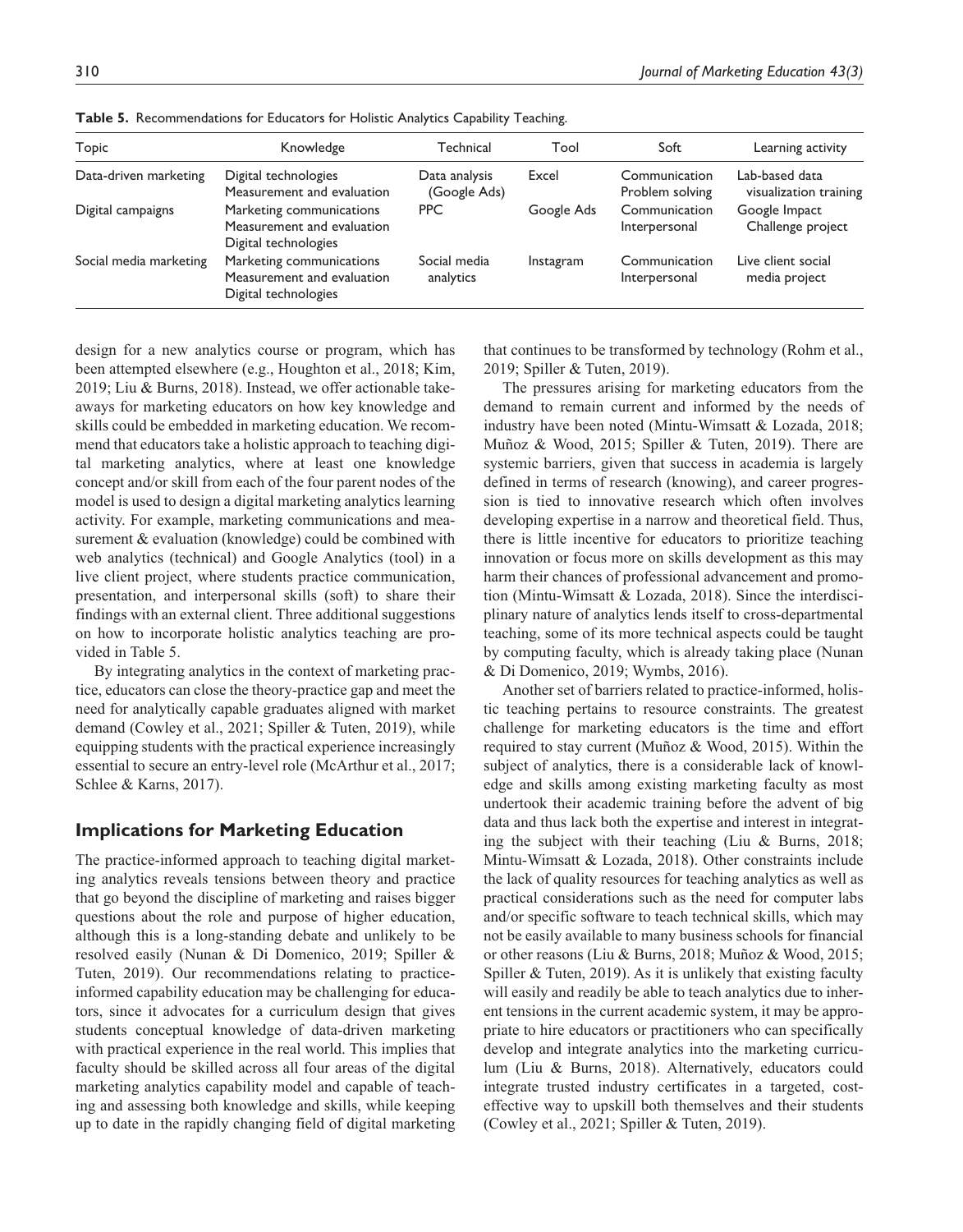### **Conclusions, Limitations, and Directions for Future Research**

### *Conclusions*

This study argues for a practice-informed approach to marketing education, in order to bridge the theory-practice gap and increase students' employability. We have used a practitioner lens to develop a digital marketing analytics capability model for educators and have offered insights on how to integrate it in existing marketing curricula. This article contributes to emerging research on how business schools can better develop work-ready graduates and meet the needs of 21stcentury industry and students (Billore, 2021; Rohm et al., 2021). It also makes a theoretical contribution by providing definitional clarity to key analytics terms to help marketing researchers share a clearer understanding and increase coherence in the body of research.

### *Limitations and Future Research*

We also acknowledge the limitations of our study. One of the these is that the sample for the semisystematic review comprised both industry and academic sources, with a variety of different data collection methods used. Some of the industry literature has a commercial interest in conducting and publishing research into the lack of digital skills as they

are providers of digital marketing courses, services and/or software. Nevertheless, these studies offered insights into larger data sets than are available in the academic literature.

The current study adopted an exploratory approach, identifying a set of required knowledge and skills to develop capability for analytics in marketing practice. However, it requires validation to become effective, and future research might include a focus group of marketing practitioners to probe the rigor of these findings across the marketing industry. Future research could also test the digital marketing analytics capabilities model with early career practitioners.

A broader issue requiring further research is the exact role of soft skills education in academia, including whether or how these should be part of the formal marketing curriculum. Soft skills tend to be the most requested by employers (Di Gregorio et al., 2019; McArthur et al., 2017) and are the most lacking in graduates, while typically not being part of academia's remit (Finch et al., 2013; Rhew et al., 2019). In the digital economy purely quantitative tasks are more likely to be automated in the future, thus increasing the value of well-developed soft skills such as interpersonal and communication skills (Burning Glass Technologies, 2019; LeClair, 2018). Thus, future research could conduct a review of marketing curricula to investigate to what extent soft skills are currently part of a formal curriculum, for example in explicit learning outcomes or as a standalone course.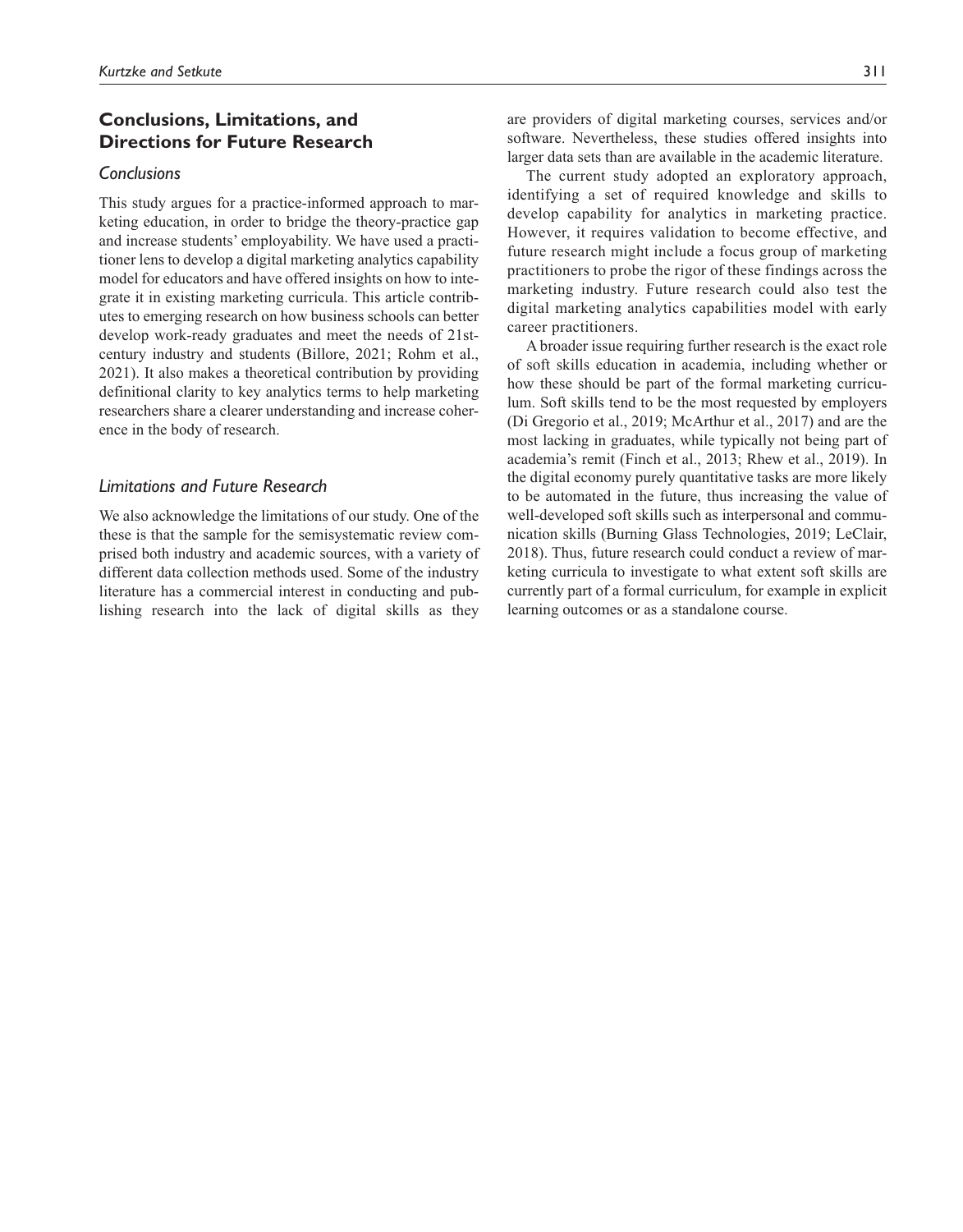Summary of Included Studies. Summary of Included Studies.

| Publication<br>type | Author (year)                               | Population and setting                                                                                                                                                                                                                                                                                                                                                               | Aim                                                                                                                                                                                                                                                                   | Methods                                                                                              | Outcomes                                                                                                                                                                                                                                                                                                                                                     |
|---------------------|---------------------------------------------|--------------------------------------------------------------------------------------------------------------------------------------------------------------------------------------------------------------------------------------------------------------------------------------------------------------------------------------------------------------------------------------|-----------------------------------------------------------------------------------------------------------------------------------------------------------------------------------------------------------------------------------------------------------------------|------------------------------------------------------------------------------------------------------|--------------------------------------------------------------------------------------------------------------------------------------------------------------------------------------------------------------------------------------------------------------------------------------------------------------------------------------------------------------|
| Academic            | Schlee and Harich (2010)                    | The United States)<br>500 Marketing job advertisements (T                                                                                                                                                                                                                                                                                                                            | This study examines the skills and conceptual knowledge<br>that employers require for marketing positions at<br>different levels                                                                                                                                      | Content analysis                                                                                     | marketing knowledge for their jobs. Technical and data analysis<br>New and recent marketing graduates require skills more than<br>skills are highly important, as are meta skills, for entry-level<br>positions.                                                                                                                                             |
| Academic            | Wellman (2010)                              | The United Kingdom)<br>250 marketing job advertisements (T                                                                                                                                                                                                                                                                                                                           | the employability attributes required from new and early<br>The purpose of this study is to inform the development of<br>vocationally focused marketing curricula by identifying<br>career marketing graduates.                                                       | Content analysis                                                                                     | meta skills include communications and relationship skills. ICT skills<br>52 Attributes, within 16 clusters, were identified; commonly required<br>including data analysis also highly important.                                                                                                                                                            |
| Academic            | Harrigan and Hulbert<br>(2011)              | In-depth interviews: 70 senior marketing practitioners (<br>The United Kingdom)                                                                                                                                                                                                                                                                                                      | The aim is to find out what marketing concepts and skills<br>should be taught in order to meet practitioners' needs.                                                                                                                                                  | In-depth interviews<br>$(n = 70)$                                                                    | A "new Marketing DNA" should be taught in higher education to<br>better prepare graduates for practice. Technical skills including<br>marketing analytics are highly important.                                                                                                                                                                              |
| Academic            | Finch et al. (2013)                         | Survey: 253 marketing practitioners (Canada)                                                                                                                                                                                                                                                                                                                                         | priorities for improvement in marketing education.<br>The aim is to discover marketing practitioners' top                                                                                                                                                             | Survey ( $n = 253$ )                                                                                 | Four conceptual knowledge categories and one meta skill category<br>practitioners. Meta skills including communication and problem<br>should be covered in marketing education according to<br>solving are a high priority for improvement.                                                                                                                  |
| Academic            | Royle and Laing (2014)                      | Focus group: 6 Public Relations Industry Advisory Group<br>(PRIAG) members and 7 university marketing staff<br>In-depth interviews: 20 communication industry<br>professionals (Aberdeen, Scotland<br>(Aberdeen, Scotland)                                                                                                                                                           | The research aims to specify any digital marketing skills gaps<br>encountered by professionals working in communication<br>industries                                                                                                                                 | In-depth interviews<br>Focus group<br>$(n = 20)$<br>$(n = 13)$                                       | A digital marketer requires strategic digital marketing knowledge,<br>technical skills, and strong communication skills.                                                                                                                                                                                                                                     |
| Industry            | Association (2014)<br>Digital Analytics     | professionals (The United States/The United Kingdom)<br>Competency development task force: 9 digital analytics<br>Job task analysis panel: 14 digital analytics professionals<br>professionals (Hong Kong, India, Switzerland, The<br>Survey: several hundred practitioners (global)<br>analytics<br>International review group: 4 digital<br>(The United States)<br>United Kingdom) | The aim is to develop a competency framework and define<br>the knowledge and skills needed to perform successfully<br>levels (entry, mid, and advanced level) and two tracks:<br>in the digital analytics profession, at three experience<br>technical and analytical | 6x validation surveys<br>(several hundred<br>study ( $n = 14$ )<br>Modified Delphi<br>practitioners) | An entry-level digital analyst (analytical track) requires strong strategic<br>alongside meta skills including communication and analytical skills<br>(problem solving). Technical skills including data analysis and the<br>knowledge (especially in business objectives and measurement)<br>use of spreadsheets and analytical tools are highly important. |
| Academic            | Staton (2016)                               | 173 Entry-level digital marketing job advertisements (The<br>United States)                                                                                                                                                                                                                                                                                                          | The aim is to uncover what topics should be taught in the<br>area of digital marketing to increase the success rate of<br>students in the job market                                                                                                                  | Content analysis                                                                                     | The top 4 skills required for entry-level digital marketing roles are<br>Web analytics, email marketing, inbound marketing, and social<br>media management.                                                                                                                                                                                                  |
| Academic            | Schlee and Karns (2017)                     | 210 Entry-level marketing job advertisements (The<br>United States)                                                                                                                                                                                                                                                                                                                  | attributes in listings for entry-level marketing jobs in the<br>This study examines the knowledge, skills, and personal<br>United States and the accompanying salaries.                                                                                               | Content analysis                                                                                     | and technical skills such as data analytics are associated with higher<br>Technical marketing knowledge (e.g., internet marketing and metrics)<br>wages. The most requested meta skills are communication and<br>teamwork.                                                                                                                                   |
| Academic            | Gilbert (2017)                              | 250 Entry-level advertising job advertisements (The<br>United States)                                                                                                                                                                                                                                                                                                                | employers require for entry and lower level advertising<br>This article analyzes the information literacy skills that<br>professionals.                                                                                                                               | Content analysis                                                                                     | The most frequently mentioned skills are using information in practice<br>(communication skills) and collaboration (relationship skills)                                                                                                                                                                                                                     |
| Industry            | Technologies (2017)<br><b>Burning Glass</b> | United States)<br>130 Million job advertisements (The                                                                                                                                                                                                                                                                                                                                | The aim is to identify the key skills, tools and competencies<br>that make up the data science and analytics (DSA) jobs<br>ecosystem and are most required in the labor market                                                                                        | techniques<br>Text mining                                                                            | The individual skills and competencies required for DSA jobs varies<br>across the analytics landscape. Within marketing, there is a need<br>for domain knowledge (e.g., market strategy), meta skills and<br>specific technical skills.                                                                                                                      |
| Academic            | McArthur et al. (2017)                      | 359 Marketing job advertisements (Australia)                                                                                                                                                                                                                                                                                                                                         | of job advertisements, the specific skills and attributes<br>This study aims to identify, through the content analysis<br>demanded by employers from candidates seeking<br>graduate marketing jobs in Australia.                                                      | Content analysis                                                                                     | Meta skills such as communication skills and time-management are the<br>most highly sought after. The most requested domain knowledge is<br>in digital marketing. The call for practical experience across a range<br>of marketing areas was significant.                                                                                                    |

*(continued)*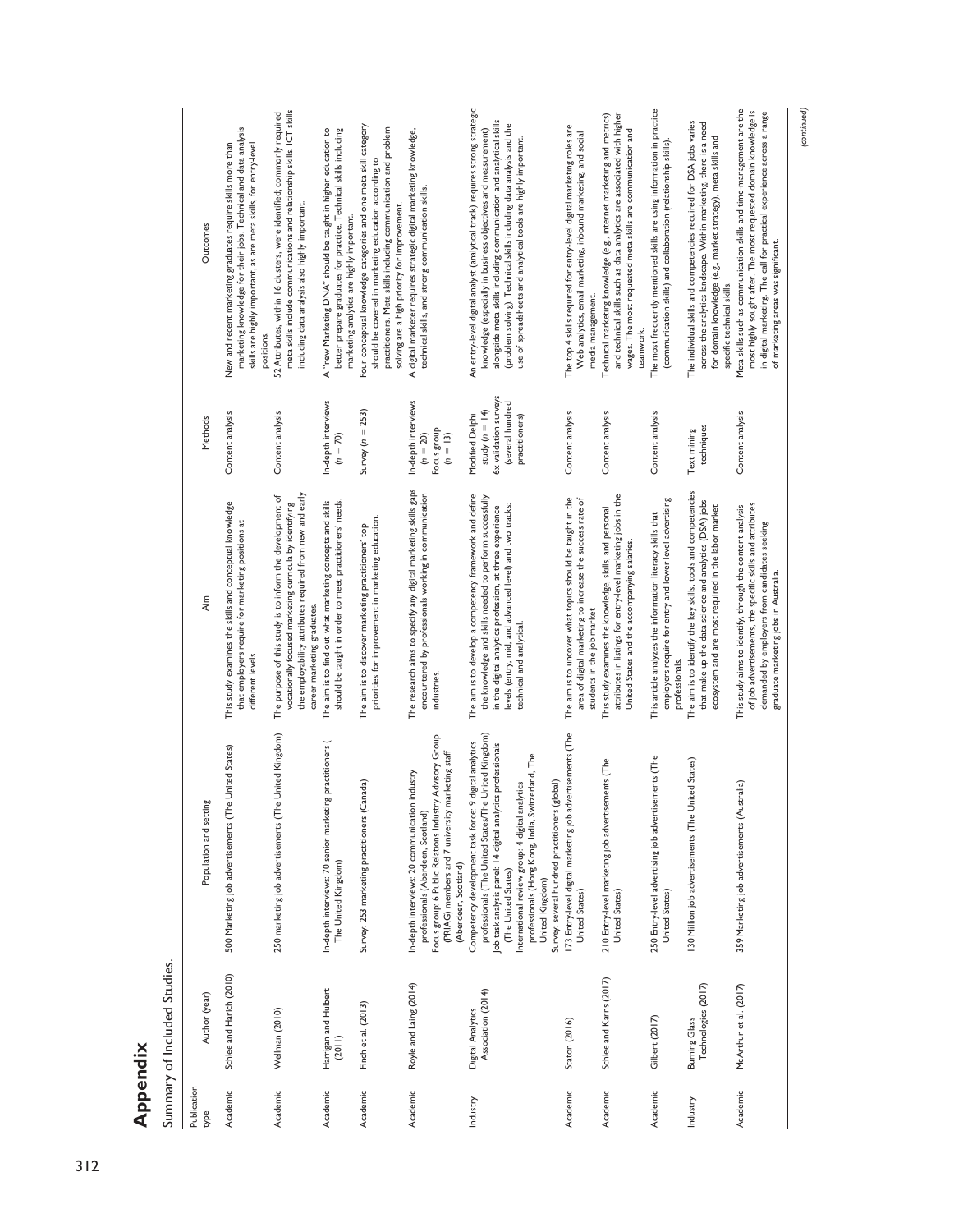| í |
|---|
|   |
|   |
|   |
|   |
|   |
|   |
|   |
|   |
|   |
|   |
|   |
|   |

| Publication<br>type | Author (year)                                     | Population and setting                                                                                                                                                                                                                                                                                                    | Aim                                                                                                                                                                               | Methods                                                     | Outcomes                                                                                                                                                                                                                                                                                                                                                                 |
|---------------------|---------------------------------------------------|---------------------------------------------------------------------------------------------------------------------------------------------------------------------------------------------------------------------------------------------------------------------------------------------------------------------------|-----------------------------------------------------------------------------------------------------------------------------------------------------------------------------------|-------------------------------------------------------------|--------------------------------------------------------------------------------------------------------------------------------------------------------------------------------------------------------------------------------------------------------------------------------------------------------------------------------------------------------------------------|
| Industry            | General Assembly (2018)                           | as part of a recruitment process (mainly The United<br>assessment test, either to guide internal training or<br>10,000 Professionals taking a digital marketing skills<br>States)                                                                                                                                         | The aim is to find out about the state of digital marketing<br>skills and learn about the people within the industry.                                                             | techniques<br>Data mining                                   | data (e.g., technology) and teams using data (e.g., marketing) can<br>There is also a skills gap regarding technical knowledge of digital<br>The top missing skill in contemporary marketing is data analysis.<br>channels (unfamiliarity with technical topics across channels)<br>Communication skills are important so that teams providing<br>understand each other. |
| Academic            | Liu and Burns (2018)                              | 1.04 Million tweets that mentioned "marketing analytics"<br>The United States)<br>400 Job advertisements containing "marketing" and<br>Survey: 33 business executives (LinkedIn)<br>13 marketing analytics course syllabi (<br>"analytics" (The United States)                                                            | This study aims to assist the design and implementation of a<br>marketing analytics course                                                                                        | Survey $(n = 33)$<br>techniques<br>Text mining              | covered in an analytics course for marketing students. Top skills<br>include data analysis, social media analytics and search engine<br>An outline of the technical skills and knowledge concepts to be<br>optimization skills.                                                                                                                                          |
| Industry            | Digital Marketing (2018)<br>Institute of Direct & | Survey: 377 marketing and business professionals (The<br>United Kingdom)                                                                                                                                                                                                                                                  | The aim is to investigate the skills marketers use day-to-day,<br>as well as those needed to progress in their career.                                                            | Survey ( $n = 377$ )                                        | Marketing roles are becoming more data-driven. Data analysis and<br>reporting are critical technical skills.                                                                                                                                                                                                                                                             |
| Industry            | Technologies (2018)<br>Burning Glass              | 150 Million job descriptions (The United States)<br>56 Million resumes (The United States)                                                                                                                                                                                                                                | The aim is to find out which skills are in demand in digitally<br>intensive jobs and more broadly.                                                                                | longitudinal (2007<br>techniques,<br>Text mining<br>onward) | 2012, and critical in the new economy. Meta skills (human skills) are<br>the most important, data analysis skills have seen significant growth.<br>An outline of 14 skills that are in high demand (high growth) since                                                                                                                                                   |
| Academic            | Di Gregorio et al. (2019)                         | 776 Job advertisements containing "marketing" (Italy)<br>Survey: 125 marketing practitioners (The United<br>Germany)<br>Survey: 125 marketing practitioners (France)<br>Survey: 1,562 marketing practitioners (Italy)<br>Survey: 125 marketing practitioners (Spain)<br>Survey: 125 marketing practitioners (<br>Kingdom) | marketing graduates require to succeed in the digital<br>relating to the knowledge, capabilities and skills that<br>The aim of the study is to propose a new framework<br>domain. | Content analysis<br>$5x$ surveys $(n =$<br>2,062)           | The study identifies five employability skill categories and 29 skills and<br>capabilities. Soft skills (e.g., communication and interpersonal skills)<br>are the most important across all countries and firm types. Highly<br>digitalized firms prioritize digital and technical skills, while lowly<br>digitalized firms appreciate analytical skills the most.       |
| Industry            | Association (2019)<br>Data & Marketing            | Survey: 141 business managers (The United Kingdom)                                                                                                                                                                                                                                                                        | have and which they think will be important in the future.<br>deem important for entry-level marketing employees to<br>The aim is to presents employer views on the skills they   | Survey $(n = 141)$                                          | Meta skills (soft skills) are more important for entry-level marketing<br>employees to have. Data analysis skills are increasingly important<br>in junior roles.                                                                                                                                                                                                         |
| Industry            | Marketing (2019)<br>Institute of Data &           | United Kingdom)<br>Survey: 148 mid-level marketers (The                                                                                                                                                                                                                                                                   | The aim is to find out what marketing skills are important<br>to business success.                                                                                                | Survey $(n = 148)$                                          | Data skills were deemed the most important for business; however,<br>they are most lacking in organizations                                                                                                                                                                                                                                                              |
| Industry            | Technologies (2019)<br>Burning Glass              | 9.4 Million online job advertisements (The United<br>Kingdom)                                                                                                                                                                                                                                                             | demand and to help inform the development of evidence-<br>The report aims to provide an overview of digital skills<br>based digital skills policy.                                | techniques<br>Text mining                                   | Digital skills are a near-universal requirement for jobs in the United<br>Kingdom. Technical skills and human (meta) skills may help avoid<br>the risk of automation.                                                                                                                                                                                                    |
| Academic            | Rhew et al. (2019)                                | 200 Entry-level management job advertisements (The<br>United States)                                                                                                                                                                                                                                                      | This article seeks to identify the gaps between employer<br>needs, curricular priorities, and accrediting standards,<br>specifically in the management domain.                    | Content analysis                                            | communication, more than hard knowledge and technical skills.<br>Employers require management graduates with developed soft<br>skills, such as self-management, leadership, teamwork, and                                                                                                                                                                                |
| Industry            | General Assembly (2020)                           | certified marketing skills assessment test, either to<br>guide internal training or as part of a recruitment<br>20,000 Professionals (across 77 countries) taking a<br>process                                                                                                                                            | marketing skills to instead uncover the broad set of skills<br>The aim is to move beyond a focus on specific digital<br>needed to be a marketer in the digital age.               | techniques<br>Data mining                                   | The skills gap in contemporary marketing is primarily driven by<br>analytics and marketing technology.                                                                                                                                                                                                                                                                   |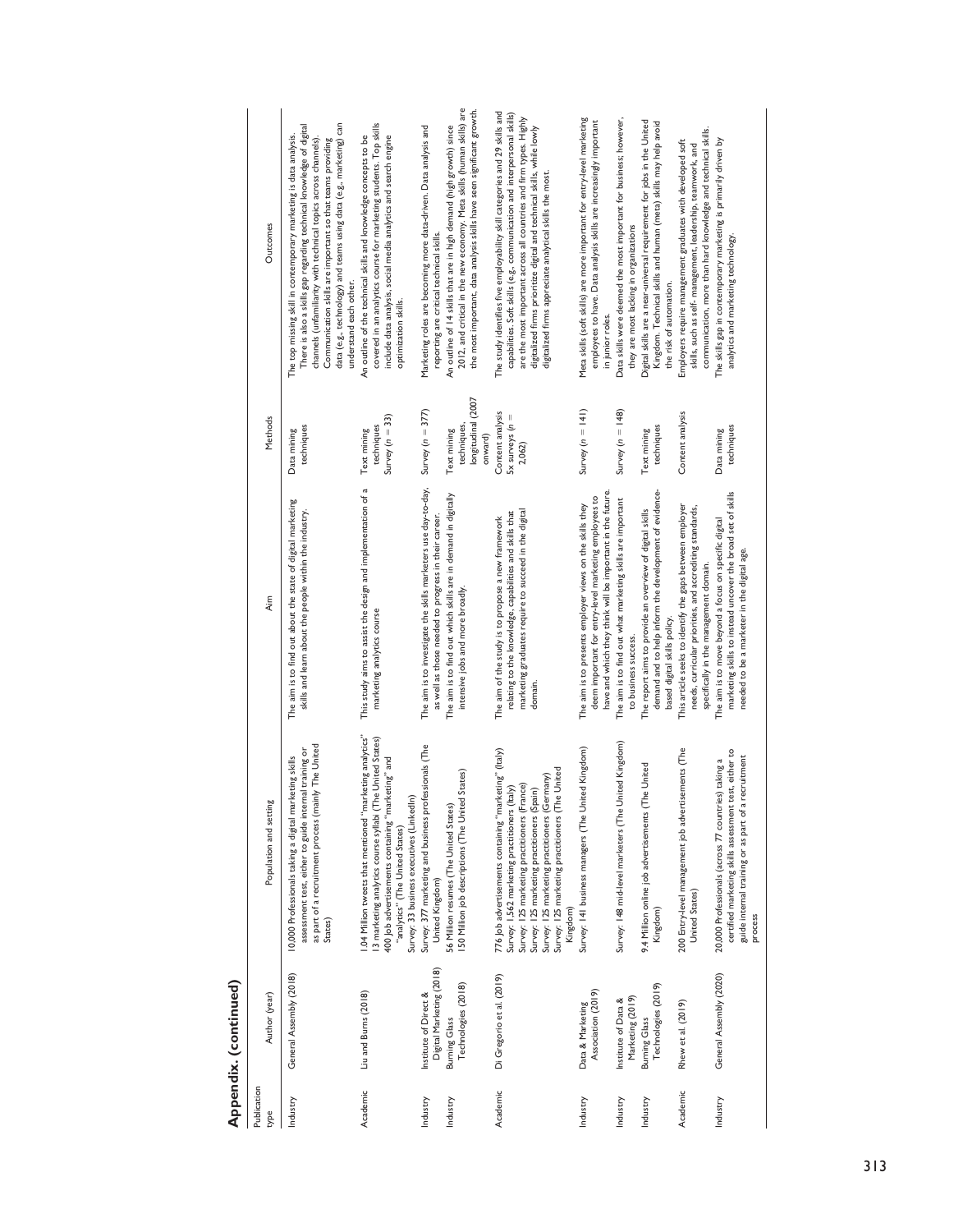#### **Declaration of Conflicting Interests**

The author(s) declared no potential conflicts of interest with respect to the research, authorship, and/or publication of this article.

#### **Funding**

The author(s) received no financial support for the research, authorship, and/or publication of this article.

### **ORCID iD**

Simone Kurtzke **b** <https://orcid.org/0000-0001-5568-5965>

#### **Notes**

- 1. Incognito mode or "private browsing" is a privacy feature on Google Chrome that disables your browsing history, and your search results are therefore un-personalized.
- 2. Websites with a very large number of high-quality external links pointing to them tend to be at the top end of the domain authority scale, as this implies many other authoritative websites endorse them.

### **References**

- Adams, R. J., Smart, P., & Huff, A. S. (2017). Shades of grey: Guidelines for working with the grey literature in systematic reviews for management and organizational studies. *International Journal of Management Reviews*, *19*(4), 432- 454.<https://doi.org/10.1111/ijmr.12102>
- Assarroudi, A., Heshmati Nabavi, F., Armat, M. R., Ebadi, A., & Vaismoradi, M. (2018). Directed qualitative content analysis: The description and elaboration of its underpinning methods and data analysis process. *Journal of Research in Nursing*, *23*(1), 42-55.<https://doi.org/10.1177/1744987117741667>
- AT Internet. (2019). *Glossary: Digital analytics*. [https://www.atin](https://www.atinternet.com/en/glossary/digital-analytics-2/)[ternet.com/en/glossary/digital-analytics-2/](https://www.atinternet.com/en/glossary/digital-analytics-2/)
- Batra, R., & Keller, K. L. (2016). Integrating marketing communications: New findings, new lessons, and new ideas. *Journal of Marketing*, *80*(6), 122-145. [https://doi.org/10.1509/jm.](https://doi.org/10.1509/jm.15.0419) [15.0419](https://doi.org/10.1509/jm.15.0419)
- Billore, S. (2021). The Sandwich model workshop: An innovative integrated teaching approach for theory and practicebased knowledge in marketing. *Marketing Education Review*. Advance online publication. [https://doi.org/10.1080/10528008](https://doi.org/10.1080/10528008.2021.1875848) [.2021.1875848](https://doi.org/10.1080/10528008.2021.1875848)
- Burning Glass Technologies. (2017). *The quant crunch: How the demand for data science skills is disrupting the job market*. [https://www.burning-glass.com/wp-content/uploads/The\\_](https://www.burning-glass.com/wp-content/uploads/The_Quant_Crunch.pdf) [Quant\\_Crunch.pdf](https://www.burning-glass.com/wp-content/uploads/The_Quant_Crunch.pdf)
- Burning Glass Technologies. (2018). *The new foundational skills of the digital economy*. [https://www.burning-glass.com/wp](https://www.burning-glass.com/wp-content/uploads/New_Foundational_Skills.pdf)[content/uploads/New\\_Foundational\\_Skills.pdf](https://www.burning-glass.com/wp-content/uploads/New_Foundational_Skills.pdf)
- Burning Glass Technologies. (2019). *No longer optional: Employer demand for digital skills*. Author. [https://www.burning-glass.](https://www.burning-glass.com/wp-content/uploads/no_longer_optional_report.pdf) [com/wp-content/uploads/no\\_longer\\_optional\\_report.pdf](https://www.burning-glass.com/wp-content/uploads/no_longer_optional_report.pdf)
- Buttle, F., & Maklan, S. (2019). *Customer relationship management: Concepts and technologies* (4th ed.). Routledge.
- Chaffey, D., & Patron, M. (2012). From web analytics to digital marketing optimization: Increasing the commercial value of

digital analytics. *Journal of Direct, Data and Digital Marketing Practice*, *14*(1), 30-45.<https://doi.org/10.1057/dddmp.2012.20>

- Chari, S. (2012). *Whats and whys of digital analytics for your venture*. YourStory. [https://yourstory.com/2012/05/what-is-digi](https://yourstory.com/2012/05/what-is-digital-analytics)[tal-analytics](https://yourstory.com/2012/05/what-is-digital-analytics)
- Cowley, S., Humphrey, W., & Muñoz, C. (2021). Industry Certifications in digital marketing and media education: Examination of perceptions and use among educators. *Journal of Marketing Education*, *43*(2), 189-203. [https://doi.](https://doi.org/10.1177/0273475320948570) [org/10.1177/0273475320948570](https://doi.org/10.1177/0273475320948570)
- Creswell, J. W. (2013). *Qualitative inquiry and research design: Choosing among five approaches* (3rd ed.). Sage.
- Crittenden, V., & Crittenden, W. (2015). Digital and social media marketing in business education: Implications for the marketing curriculum. *Journal of Marketing Education*, *37*(2), 71-75. <https://doi.org/10.1177/0273475315588111>
- Crittenden, V., & Peterson, R. A. (2019). Digital disruption: The transdisciplinary future of marketing education. *Journal of Marketing Education*, *41*(1), 3-4. [https://doi.](https://doi.org/10.1177/0273475319825534) [org/10.1177/0273475319825534](https://doi.org/10.1177/0273475319825534)
- Data & Marketing Association. (2019). *Data and marketing: Attracting the next generation*. [https://dma.org.uk/uploads/](https://dma.org.uk/uploads/misc/dma-talent-and-skills-report-v5.pdf) [misc/dma-talent-and-skills-report-v5.pdf](https://dma.org.uk/uploads/misc/dma-talent-and-skills-report-v5.pdf)
- Delen, D., & Zolbanin, H. M. (2018). The analytics paradigm in business research. *Journal of Business Research*, *90*(May), 186-195. <https://doi.org/10.1016/j.jbusres.2018.05.013>
- Di Gregorio, A., Maggioni, I., Mauri, C., & Mazzucchelli, A. (2019). Employability skills for future marketing professionals. *European Management Journal*, *37*(3), 251-258. [https://](https://doi.org/10.1016/j.emj.2019.03.004) [doi.org/10.1016/j.emj.2019.03.004](https://doi.org/10.1016/j.emj.2019.03.004)
- Digital Analytics Association. (2014). *Digital analytics competency framework study*. [https://www.digitalanalyticsassocia](https://www.digitalanalyticsassociation.org/competency-framework)[tion.org/competency-framework](https://www.digitalanalyticsassociation.org/competency-framework)
- Duffy, K., & Ney, J. (2015). Exploring the divides among students, educators, and practitioners in the use of digital media as a pedagogical tool. *Journal of Marketing Education*, *37*(2), 104-113. <https://doi.org/10.1177/0273475315585826>
- Elo, S., & Kyngäs, H. (2008). The qualitative content analysis process. *Journal of Advanced Nursing*, *62*(1), 107-115. [https://doi.](https://doi.org/10.1111/j.1365-2648.2007.04569.x) [org/10.1111/j.1365-2648.2007.04569.x](https://doi.org/10.1111/j.1365-2648.2007.04569.x)
- Finch, D. J., Nadeau, J., & O'Reilly, N. (2013). The future of marketing education: A practitioner's perspective. *Journal of Marketing Education*, *35*(1), 54-67. [https://doi.](https://doi.org/10.1177/0273475312465091) [org/10.1177/0273475312465091](https://doi.org/10.1177/0273475312465091)
- General Assembly. (2018). *The state of skills: Digital marketing 2018*. [https://enterprise-go.generalassemb.ly/the-state-of-skills](https://enterprise-go.generalassemb.ly/the-state-of-skills-digital-marketing-2018)[digital-marketing-2018](https://enterprise-go.generalassemb.ly/the-state-of-skills-digital-marketing-2018)
- General Assembly. (2020). *The state of skills: Marketing 2020*. [https://](https://enterprise-go.generalassemb.ly/state-of-skills-marketing-2020) [enterprise-go.generalassemb.ly/state-of-skills-marketing-2020](https://enterprise-go.generalassemb.ly/state-of-skills-marketing-2020)
- Gilbert, S. (2017). Information literacy skills in the workplace: Examining early career advertising professionals. *Journal of Business & Finance Librarianship*, *22*(2), 111-134. [https://doi.](https://doi.org/10.1080/08963568.2016.1258938) [org/10.1080/08963568.2016.1258938](https://doi.org/10.1080/08963568.2016.1258938)
- Godin, K., Stapleton, J., Kirkpatrick, S. I., Hanning, R. M., & Leatherdale, S. T. (2015). Applying systematic review search methods to the grey literature: A case study examining guidelines for school-based breakfast programs in Canada. *Systematic Reviews*, *4*(1), 1-10. [https://doi.org/10.1186/](https://doi.org/10.1186/s13643-015-0125-0) [s13643-015-0125-0](https://doi.org/10.1186/s13643-015-0125-0)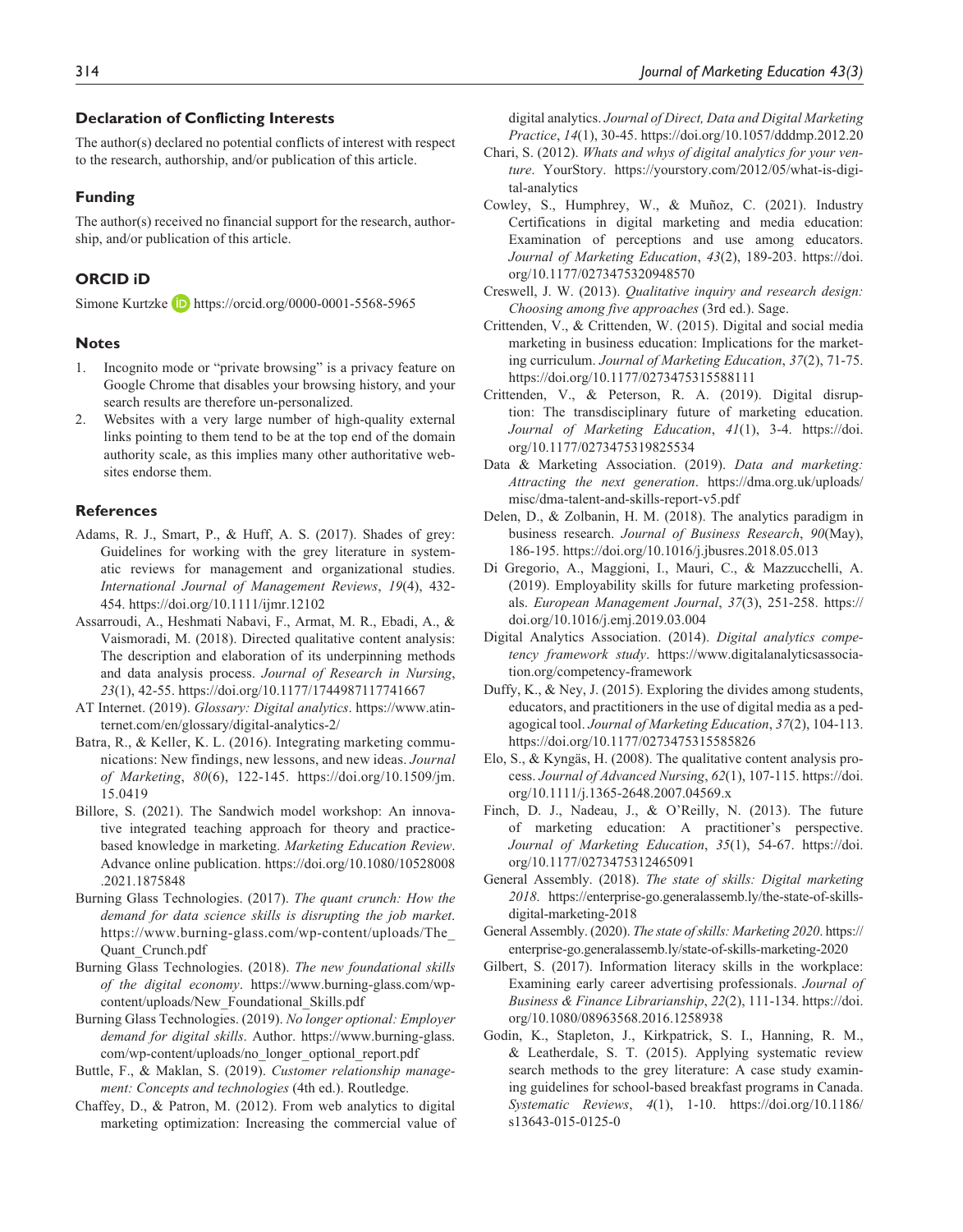- Gupta, S., Leszkiewicz, A., Kumar, V., Bijmolt, T., & Potapov, D. (2020). Digital analytics: Modeling for insights and new methods. *Journal of Interactive Marketing*, *51*(August), 26-43. <https://doi.org/10.1016/j.intmar.2020.04.003>
- Hanssens, D. M., & Pauwels, K. H. (2016). Demonstrating the value of marketing. *Journal of Marketing*, *80*(6), 173-190. <https://doi.org/10.1509/jm.15.0417>
- Harrigan, P., & Hulbert, B. (2011). How can marketing academics serve marketing practice? The new marketing DNA as a model for marketing education. *Journal of Marketing Education*, *33*(3), 253-272. [https://doi.org/10.1177/027347531142](https://doi.org/10.1177/0273475311420234) [0234](https://doi.org/10.1177/0273475311420234)
- Hauser, W. J. (2007). Marketing analytics: The evolution of marketing research in the twenty-first century. *Direct Marketing: An International Journal*, *1*(1), 38-54. [https://doi.](https://doi.org/10.1108/17505930710734125) [org/10.1108/17505930710734125](https://doi.org/10.1108/17505930710734125)
- Haywood, M. E., & Mishra, A. (2019). Building a culture of business analytics: A marketing analytics exercise. *International Journal of Educational Management*, *33*(1), 86-97. [https://doi.](https://doi.org/10.1108/IJEM-03-2018-0107) [org/10.1108/IJEM-03-2018-0107](https://doi.org/10.1108/IJEM-03-2018-0107)
- HCL Technologies. (2019). *What is digital analytics?* [https://www.](https://www.hcltech.com/technology-qa/what-is-digital-analytics) [hcltech.com/technology-qa/what-is-digital-analytics](https://www.hcltech.com/technology-qa/what-is-digital-analytics)
- Houghton, D. M., Schertzer, C., & Beck, S. (2018). The MSCA Program: Developing analytic unicorns. *Marketing Education Review*, *28*(1), 41-51. [https://doi.org/10.1080/10528008.2017.](https://doi.org/10.1080/10528008.2017.1409078) [1409078](https://doi.org/10.1080/10528008.2017.1409078)
- Hsieh, H. F., & Shannon, S. E. (2005). Three approaches to qualitative content analysis. *Qualitative Health Research*, *15*(9), 1277-1288.<https://doi.org/10.1177/1049732305276687>
- Hudson, E. (2019). *How to blend web analytics and digital marketing analytics to grow better. Hubspot*. [https://blog.hubspot.](https://blog.hubspot.com/marketing/digital-marketing-analytics) [com/marketing/digital-marketing-analytics](https://blog.hubspot.com/marketing/digital-marketing-analytics)
- Institute of Data & Marketing. (2019). *Business Skills Census 2019*. [https://dma.org.uk/uploads/misc/final\\_business-skills-census.pdf](https://dma.org.uk/uploads/misc/final_business-skills-census.pdf)
- Järvinen, J. (2016). *The use of digital analytics for measuring and optimizing digital marketing performance* [Doctoral dissertation]. [https://jyx.jyu.fi/bitstream/handle/123456789/51512/](https://jyx.jyu.fi/bitstream/handle/123456789/51512/978-951-39-6777-2_vaitos21102016.pdf?isAllowed=y&sequence=1) [978-951-39-6777-2\\_vaitos21102016.pdf?isAllowed=](https://jyx.jyu.fi/bitstream/handle/123456789/51512/978-951-39-6777-2_vaitos21102016.pdf?isAllowed=y&sequence=1) [y&sequence=1](https://jyx.jyu.fi/bitstream/handle/123456789/51512/978-951-39-6777-2_vaitos21102016.pdf?isAllowed=y&sequence=1)
- Järvinen, J., & Karjaluoto, H. (2015). The use of web analytics for digital marketing performance measurement. *Industrial Marketing Management*, *50*(October), 117-127. [https://doi.](https://doi.org/10.1016/j.indmarman.2015.04.009) [org/10.1016/j.indmarman.2015.04.009](https://doi.org/10.1016/j.indmarman.2015.04.009)
- Kakatkar, C., & Spann, M. (2019). Marketing analytics using anonymized and fragmented tracking data. *International Journal of Research in Marketing*, *36*(1), 117-136. [https://doi.](https://doi.org/10.1016/j.ijresmar.2018.10.001) [org/10.1016/j.ijresmar.2018.10.001](https://doi.org/10.1016/j.ijresmar.2018.10.001)
- Kerr, G., & Kelly, L. (2017). IMC education and digital disruption. *European Journal of Marketing*, *51*(3), 406-420. [https://doi.](https://doi.org/10.1108/EJM-08-2015-0603) [org/10.1108/EJM-08-2015-0603](https://doi.org/10.1108/EJM-08-2015-0603)
- Kim, Y. (2019). Developing a work-ready social media marketing analytics course: A model to cultivate data-driven and multiperspective strategy development skills. *Decision Sciences Journal of Innovative Education*, *17*(2), 163-188. [https://doi.](https://doi.org/10.1111/dsji.12175) [org/10.1111/dsji.12175](https://doi.org/10.1111/dsji.12175)
- Krishen, A. S., & Petrescu, M. (2018). Marketing analytics: Delineating the field while welcoming crossover. *Journal of Marketing Analytics*, *6*(4), 117-119. [https://doi.org/10.1057/](https://doi.org/10.1057/s41270-018-0046-6) [s41270-018-0046-6](https://doi.org/10.1057/s41270-018-0046-6)
- Langan, R., Cowley, S., & Nguyen, C. (2019). The state of digital marketing in academia: An examination of marketing curriculum's response to digital disruption. *Journal of Marketing Education*, *41*(1), 32-46.<https://doi.org/10.1177/0273475318823849>
- LeClair, D. (2018). Integrating business analytics in the marketing curriculum: Eight recommendations. *Marketing Education Review*, *28*(1), 6-13. <https://doi.org/10.1080/10528008.2017.1421050>
- Leeflang, P. S. H., Verhoef, P. C., Dahlström, P., & Freundt, T. (2014). Challenges and solutions for marketing in a digital era. *European Management Journal*, *32*(1), 1-12. [https://doi.](https://doi.org/10.1016/j.emj.2013.12.001) [org/10.1016/j.emj.2013.12.001](https://doi.org/10.1016/j.emj.2013.12.001)
- Liu, X., & Burns, A. C. (2018). Designing a marketing analytics course for the digital age. *Marketing Education Review*, *28*(1), 28-40.<https://doi.org/10.1080/10528008.2017.1421049>
- Liu, Y., & Levin, M. A. (2018). A progressive approach to teaching analytics in the marketing curriculum. *Marketing Education Review*, *28*(1), 14-27. [https://doi.org/10.1080/10528008.2017](https://doi.org/10.1080/10528008.2017.1421048) [.1421048](https://doi.org/10.1080/10528008.2017.1421048)
- Lizzio, A., & Wilson, K. (2004). Action learning in higher education: An investigation of its potential to develop professional capability. *Studies in Higher Education*, *29*(4), 469-488. <https://doi.org/10.1080/0307507042000236371>
- Lord, J. (2012). *The Importance of Marketing Analytics*. Moz. <https://moz.com/blog/the-importance-of-marketing-analytics>
- Maddox, L., Patino, A., Kaltcheva, V. D., & Pitta, D. A. (2018). Integration of an online curriculum with a real-world exercise: A step beyond traditional classroom teaching. *Journal of Advertising Education*, *22*(1), 23.<https://doi.org/10.1177/1098048218768593>
- Mailchimp. (2019). *Glossary: Marketing analytics*. [https://](https://mailchimp.com/marketing-glossary/marketing-analytics/) [mailchimp.com/marketing-glossary/marketing-analytics/](https://mailchimp.com/marketing-glossary/marketing-analytics/)
- Marketo. (2019). *What is marketing analytics?* [https://www.mar](https://www.marketo.com/marketing-analytics/)[keto.com/marketing-analytics/](https://www.marketo.com/marketing-analytics/)
- McArthur, E., Kubacki, K., Pang, B., & Alcaraz, C. (2017). The employers' view of "work-ready" graduates: A study of advertisements for marketing jobs in Australia. *Journal of Marketing Education*, *39*(2), 82-93. [https://doi.](https://doi.org/10.1177/0273475317712766) [org/10.1177/0273475317712766](https://doi.org/10.1177/0273475317712766)
- McNatt, D. B., Glassman, M., & Glassman, A. (2010). The great academic-practitioner divide: A tale of two paradigms. *Global Education Journal*, *2010*(3). [https://scholarworks.boisestate.](https://scholarworks.boisestate.edu/cgi/viewcontent.cgi?referer=https://www.google.com/&httpsredir=1&article=1001&context=manage_facpubs) [edu/cgi/viewcontent.cgi?referer=https://www.google.com/&ht](https://scholarworks.boisestate.edu/cgi/viewcontent.cgi?referer=https://www.google.com/&httpsredir=1&article=1001&context=manage_facpubs) [tpsredir=1&article=1001&context=manage\\_facpubs](https://scholarworks.boisestate.edu/cgi/viewcontent.cgi?referer=https://www.google.com/&httpsredir=1&article=1001&context=manage_facpubs)
- Miles, M. B., Huberman, A. M., & Saldanña, J. (2014). *Qualitative data analysis: A methods sourcebook* (3rd ed.). Sage.
- Mintu-Wimsatt, A., & Lozada, H. R. (2018). Business analytics in the marketing curriculum: A call for integration. *Marketing Education Review*, *28*(1), 1-5. [https://doi.org/10.1080/105280](https://doi.org/10.1080/10528008.2018.1436974) [08.2018.1436974](https://doi.org/10.1080/10528008.2018.1436974)
- Mixpanel. (2019). *What is marketing analytics?* [https://mixpanel.](https://mixpanel.com/topics/marketing-analytics-tools/) [com/topics/marketing-analytics-tools/](https://mixpanel.com/topics/marketing-analytics-tools/)
- Muñoz, C. L., & Wood, N. T. (2015). Update status: The state of social media marketing curriculum. *Journal of Marketing Education*, *37*(2), 88-103.<https://doi.org/10.1177/0273475315586596>
- Nunan, D., & Di Domenico, M. L. (2019). Rethinking the market research curriculum. *International Journal of Market Research*, *61*(1), 22-32. <https://doi.org/10.1177/1470785318805294>
- Rhew, N. D., Black, J. A., & Keels, J. K. (2019). Are we teaching what employers want? Identifying and remedying gaps between employer needs, accreditor prescriptions, and